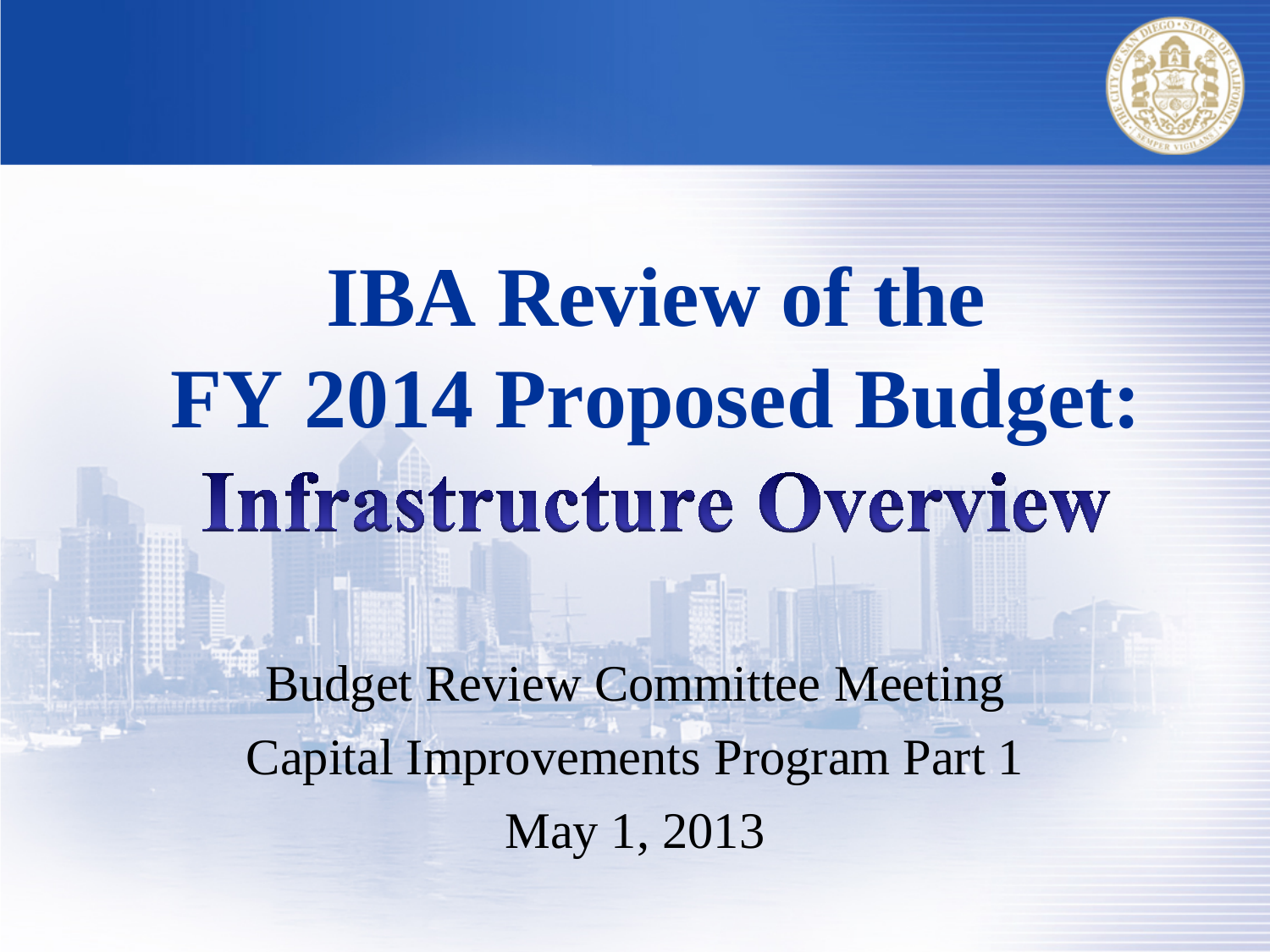### FY 2014 Proposed Budget: Infrastructure Overview

- The City of San Diego owns and maintains a large and complex network of infrastructure assets.
- Underinvestment in infrastructure has resulted in deteriorating assets and an estimated \$898 million backlog of deferred capital projects for streets, facilities, and storm drains; the backlog is likely much higher.



|                  | <b>Estimated</b> |
|------------------|------------------|
|                  | <b>Backlog</b>   |
| <b>Buildings</b> | \$185 million    |
|                  |                  |
| <b>Streets</b>   | \$478 million    |
| <b>Storm</b>     | \$235 million    |
| <b>Drains</b>    |                  |
| Total            | \$898 million    |

Addressing infrastructure issues is clearly one of the highest priorities for the City.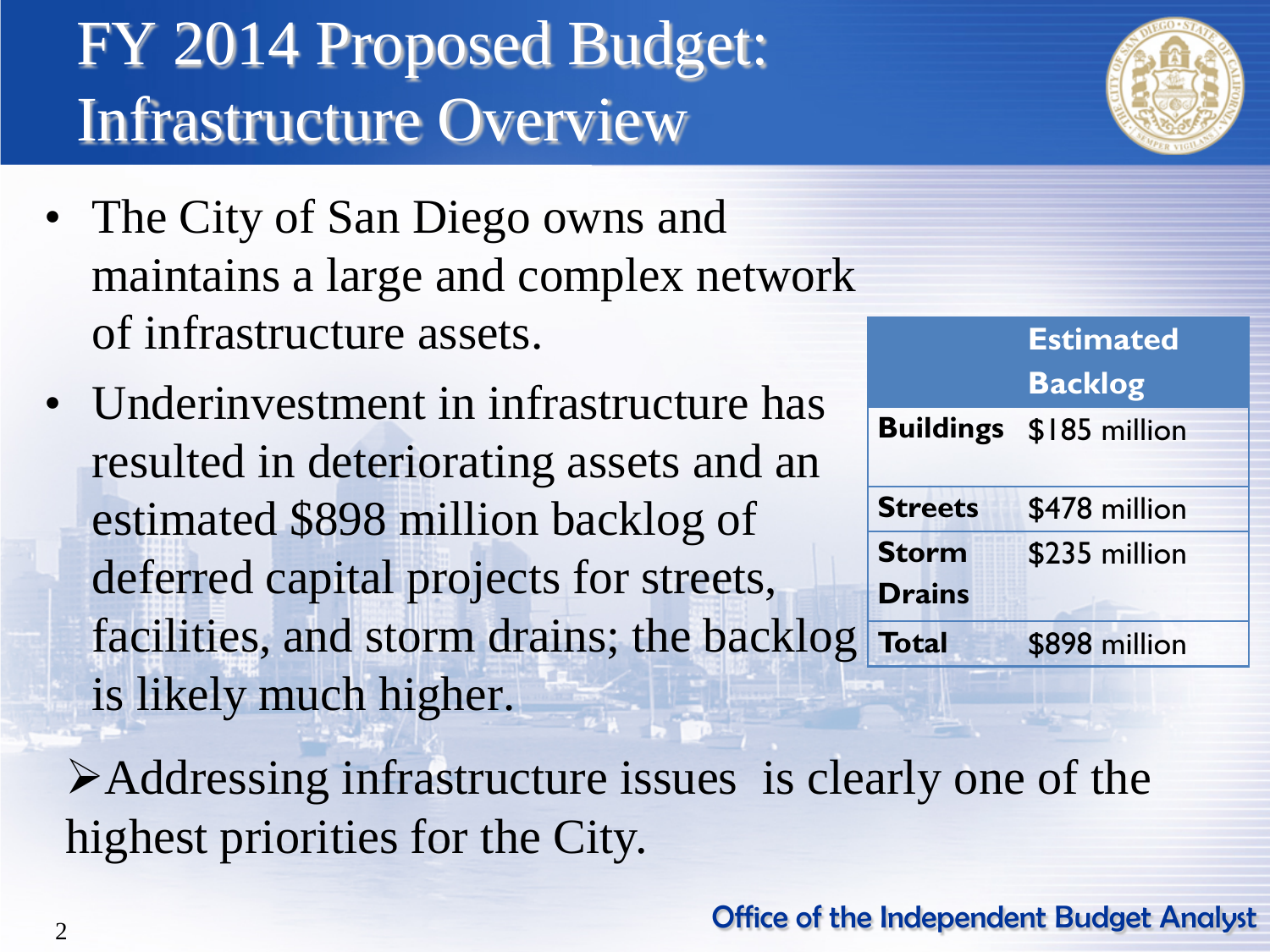### FY 2014 Proposed Budget: Infrastructure Overview



- Over the past year and a half, City staff and the Council have made significant headway toward addressing infrastructure challenges, including:
	- approving the City's first multi-year financing program for deferred capital;
	- adopting and implementing CIP streamlining reforms to help accelerate project implementation and provide transparency;
	- developing *A Citizen's Guide to the CIP*;
	- establishing a community input process for the CIP budget; and
	- creating a City Council Infrastructure Committee in December 2012 to work towards identifying solutions.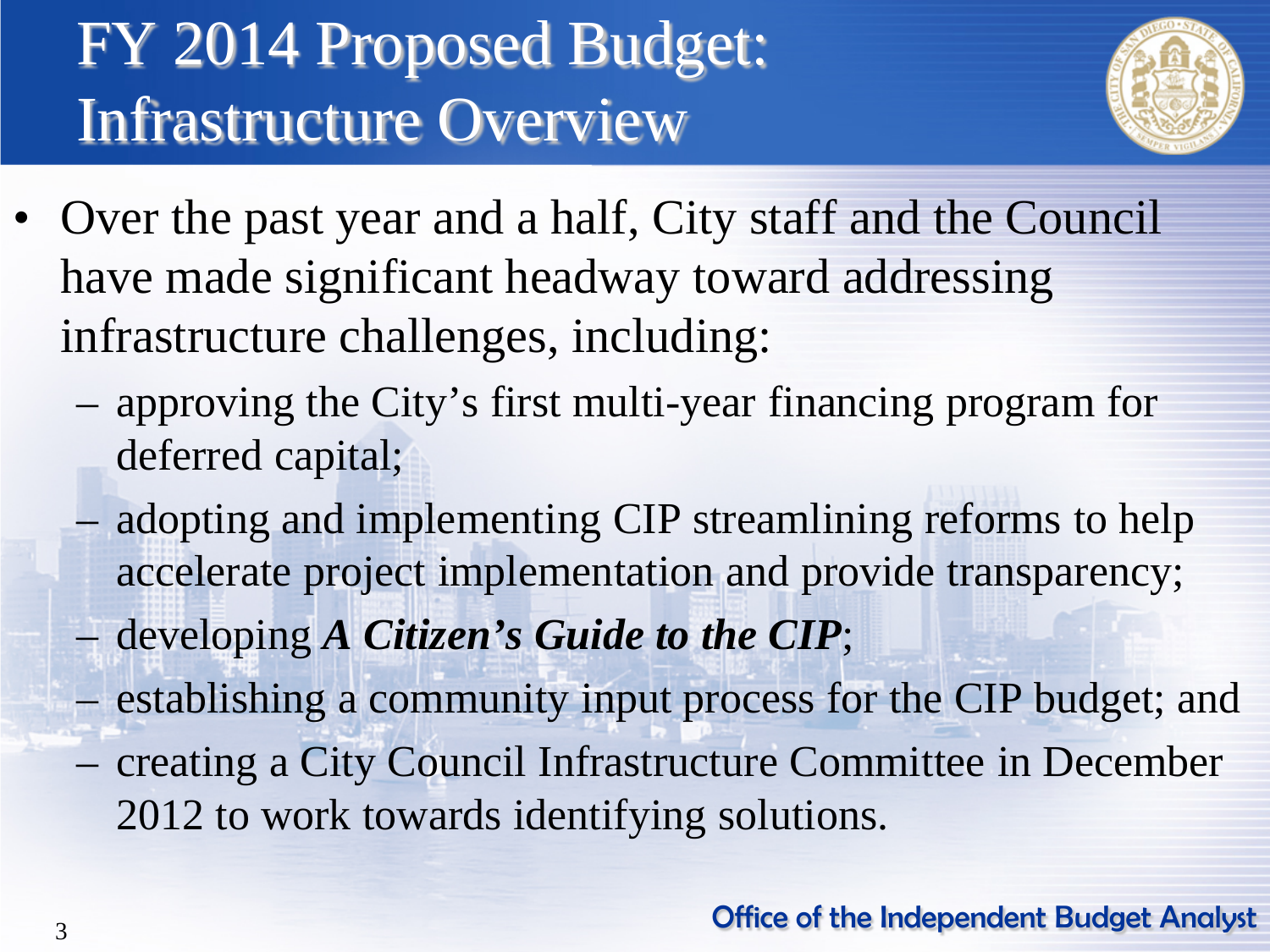### FY 2014 Proposed Budget: Infrastructure Overview



- The Infrastructure Committee has been working with City staff to move forward on important next steps, including:
	- *Establishing Citywide Asset Management* to provide key data and information on infrastructure assets so that decision makers can identify the most effective Maintenance and Repair (M&R) and capital investment strategies.
	- *Developing a Citywide Multi-Year Capital Improvements Plan -* to incorporate existing departmental capital plans; identify deficiencies or gaps; identify available funding; and assess strategies for financing priority unfunded needs.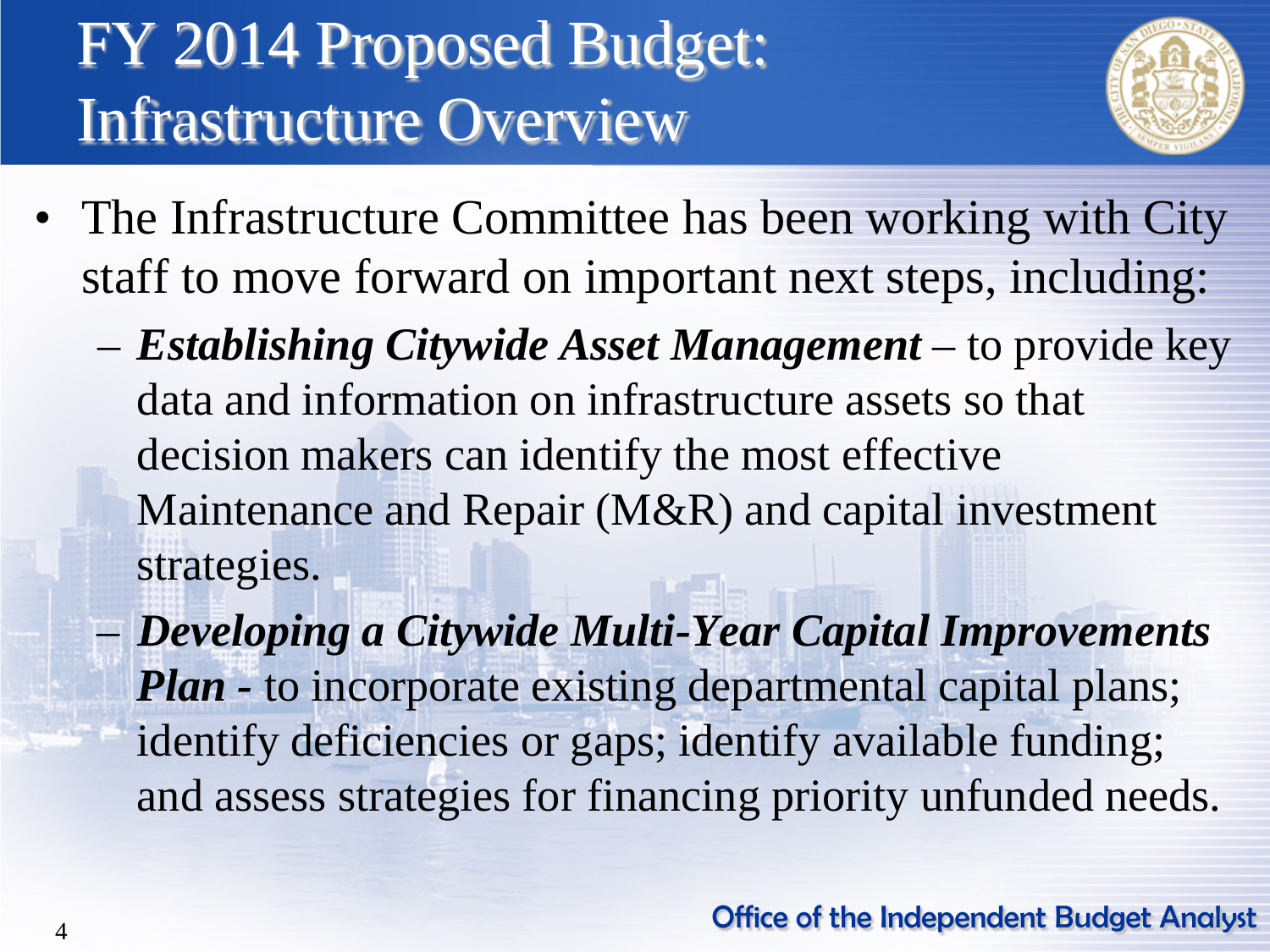### FY 2014 Proposed Budget: Summary of Impacts



- The Mayor's Proposed Budget includes funding for debt service of \$2 million for the \$35 million CIP bond issuance expected to be completed in FY 2013.
	- \$20.5 million of this bond issuance will address deferred capital.
- The Proposed Budget also includes about \$1.2 million for much needed Facilities M&R staff and expenses:
	- 9.00 FTEs and \$873,000 in related expenses
	- a \$300,000 reduction in vacancy savings so that 8.00 vacant positions can be filled.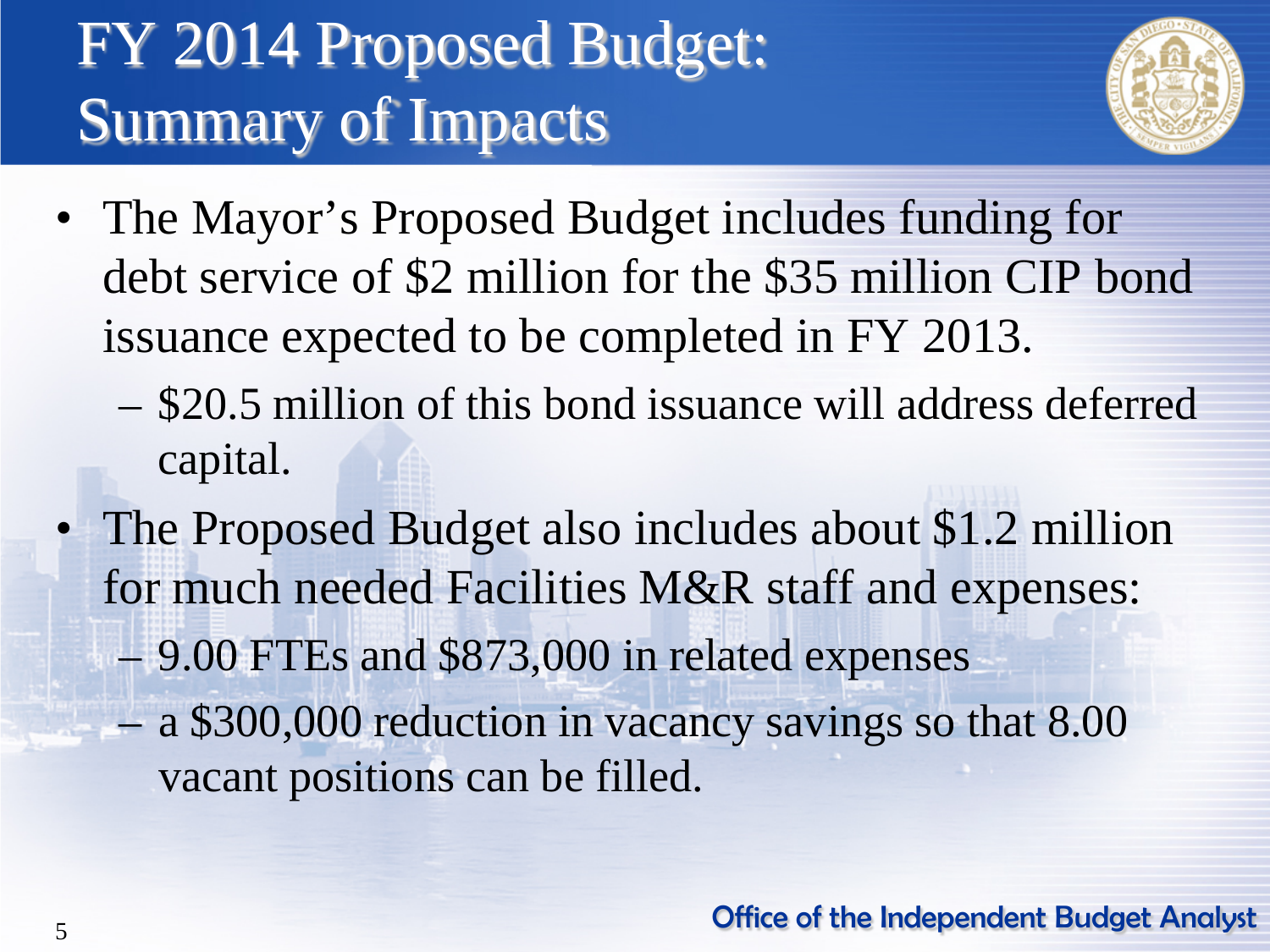### FY 2014 Proposed Budget: Summary of Impacts



- No funding is included for critical condition assessments for facilities/buildings (\$1 million), park assets (\$264,000), and sidewalks (\$1 million).
- Delay of the next \$80 million deferred capital bond issuance from spring/early summer of 2013 to January 2014 as well as delay of all subsequent planned issuances to achieve annual debt service savings of \$5.6 million over 5 years, but provides \$85.5 million less in bond funding than Enhanced Option B.
- Maintenance & Repair (M&R) (formerly Operations & Maintenance) funding reduced by \$1.0 million from \$50 million to \$49 million than was scheduled in Enhanced Option B. This is \$5.1 million less than FY 2013 funding.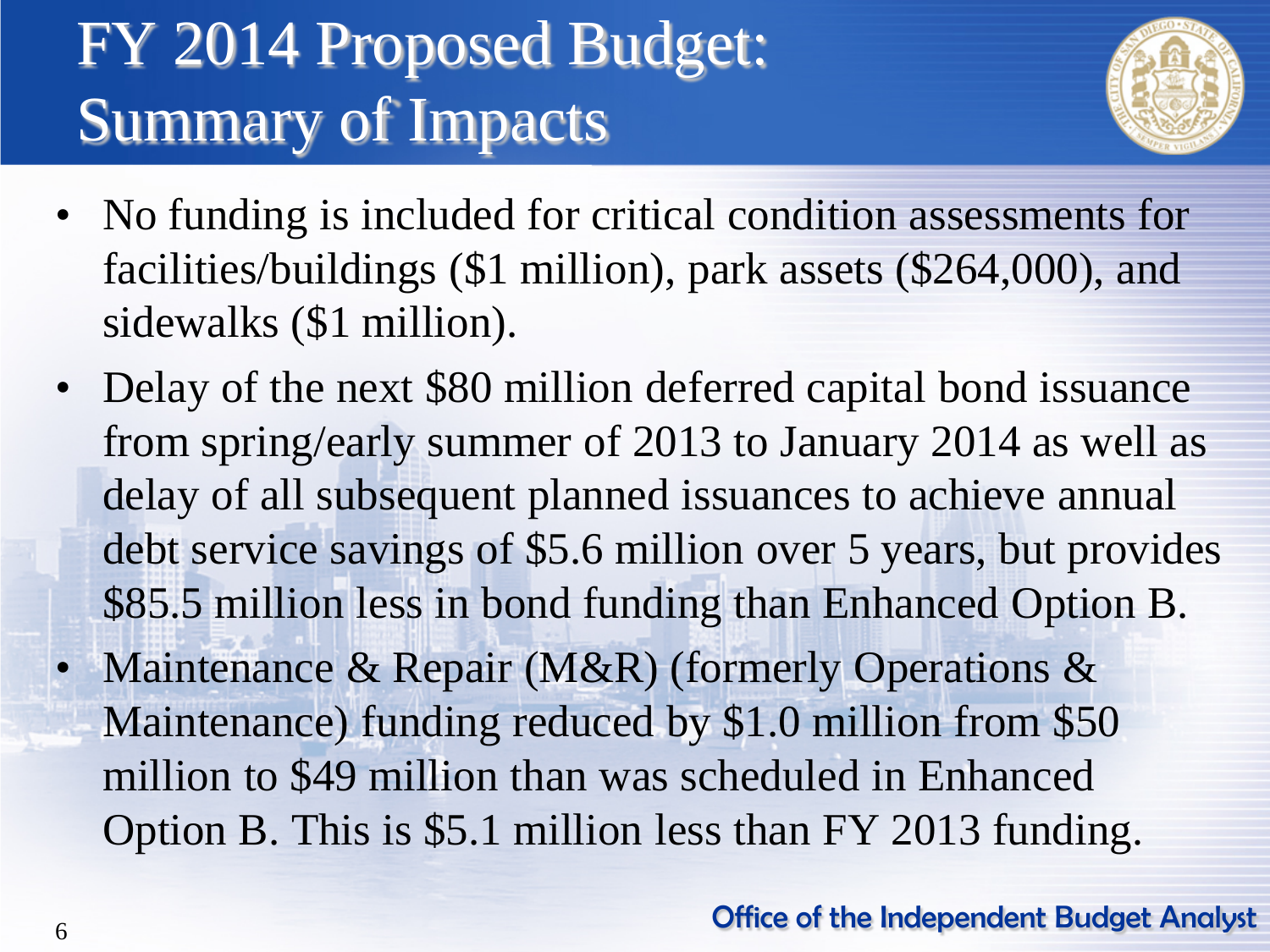### FY 2014 Proposed Budget: Impact to Infrastructure



 $\triangleright$  Given the sheer size of infrastructure problems in the City, tight budgetary constraints, and valid and competing needs, it is critical that the City take a holistic and methodical approach to identifying Citywide priorities for infrastructure and public services.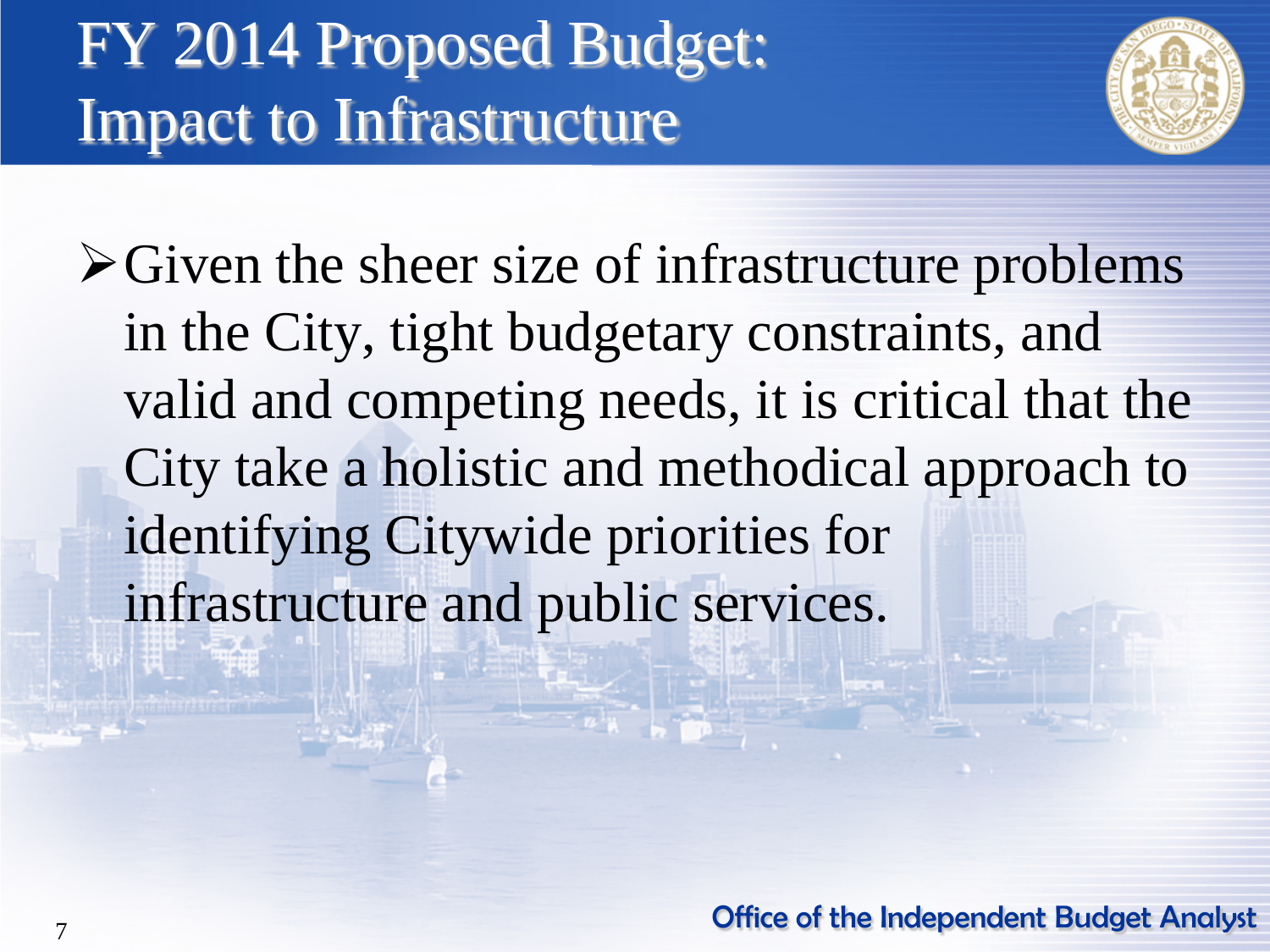#### **Background:**

*Asset Management* – A recommended process for effectively and sustainably managing assets at a desired level of service for the lowest life cycle cost.

**Core Asset Management Questions:**

- 1. What is the current state of my assets?
- 2. What is my required level of service?
- 3. Which assets are critical to sustained performance?
- 4. What are my best operations and maintenance and CIP investment strategies?
- 5. What is my best long-term funding strategy?

 $\triangleright$ Knowing the current condition of assets is an important first step to determine the maintenance, repair, and replacement or capital projects that will be needed to meet desired service levels and provide a full picture of the current backlog.

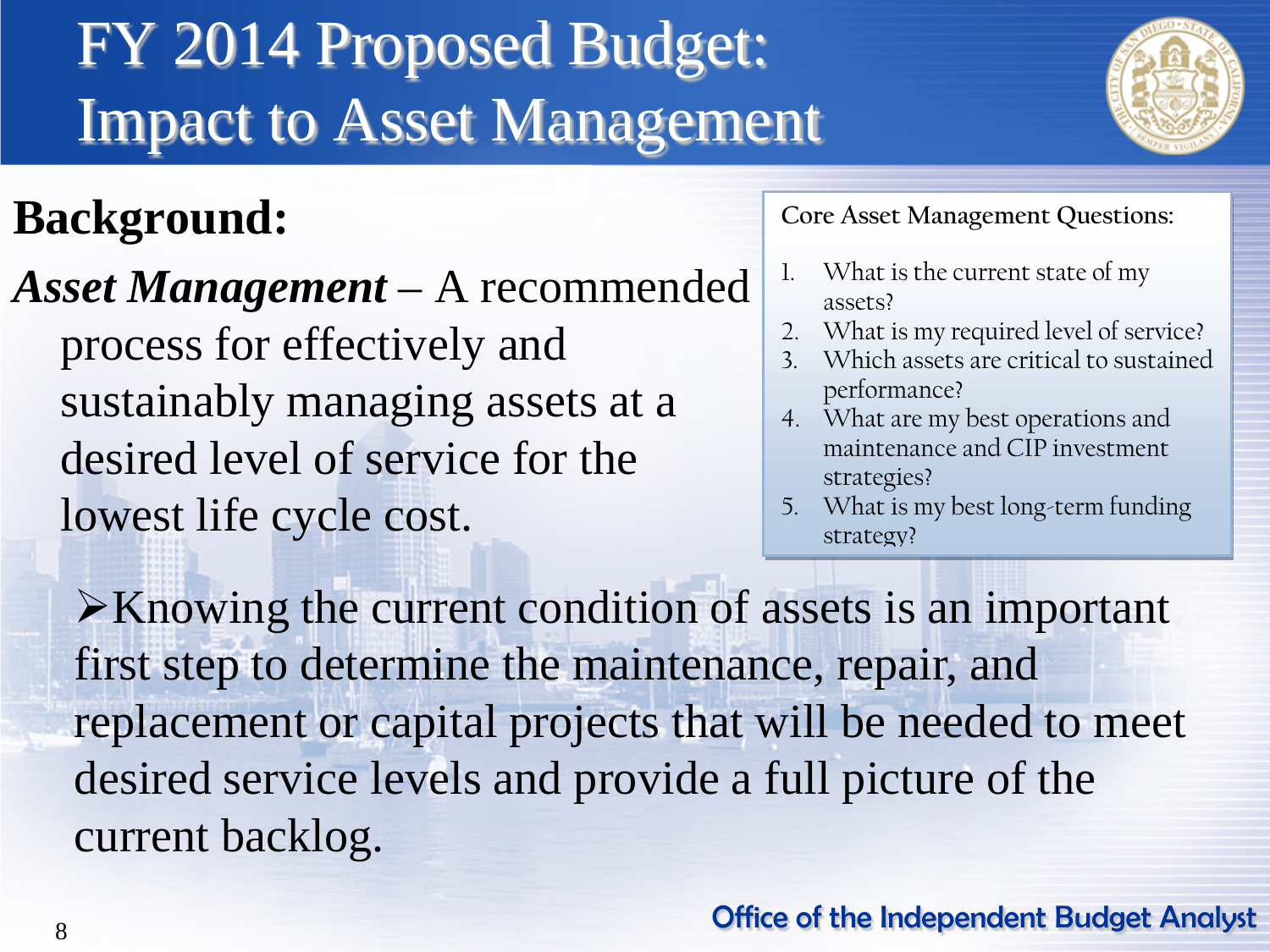

- The City has updated information on the condition of a limited number of its infrastructure assets, such as streets, storm drains, and certain water and wastewater assets.
- In our March report on Asset Management (IBA-13-16) we noted that the City's biggest gaps in identifying conditions of existing assets are for facilities/buildings, park assets, and sidewalks.
- These condition assessments are not funded in the FY 2014 Proposed Budget.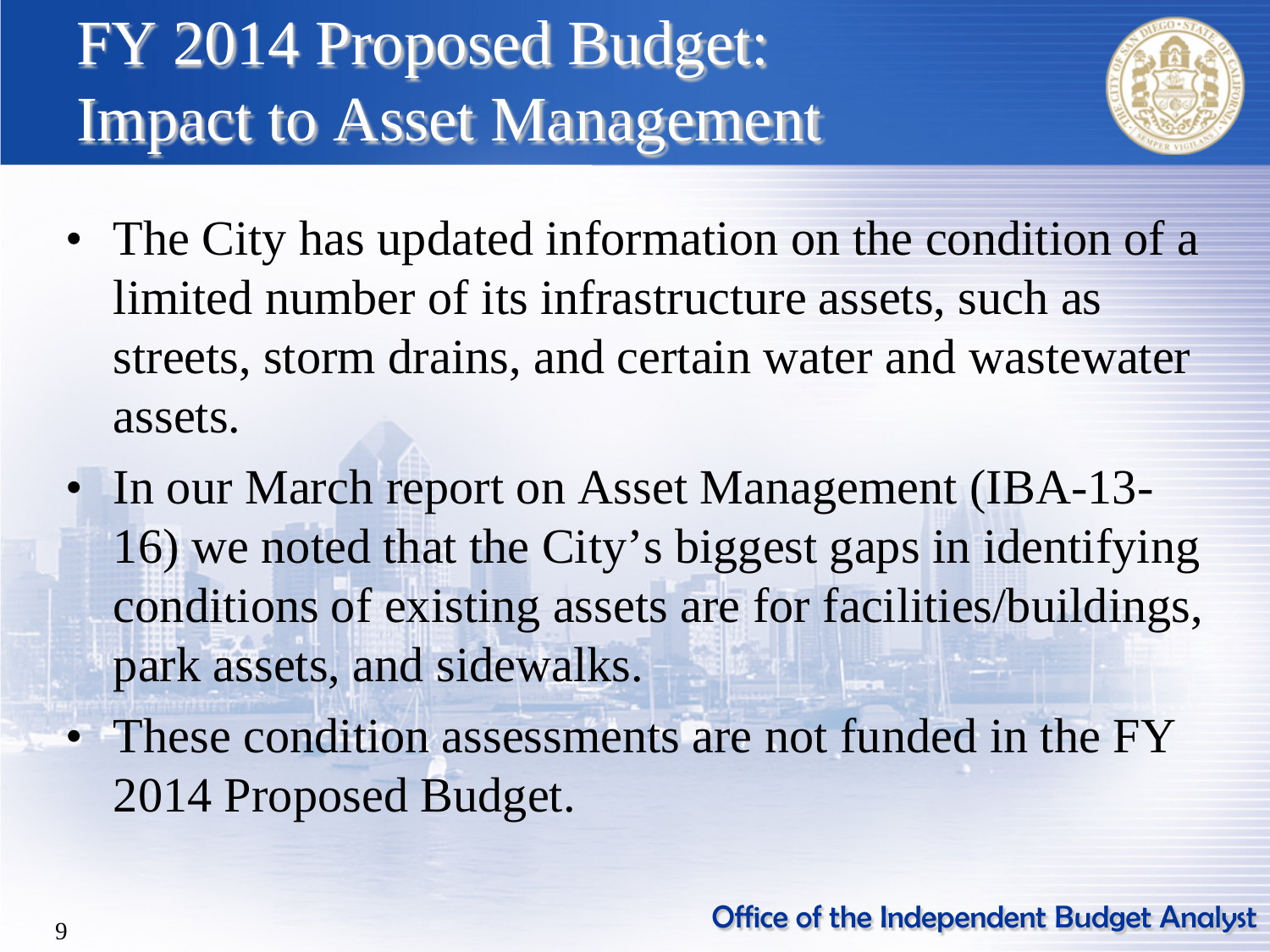1



- **Facilities/Building** The deferred capital for facilities/buildings is anticipated to be significantly higher than the estimated \$185 million since it is based on condition assessments conducted in 2007 and 2009 on 443 or 30% of the City's 1,600 facilities.
	- Public Works requested \$1.0 million for a comprehensive assessment of about 600 buildings. – Public Utilities requested \$600,000 to include water and wastewater facilities/buildings in the Facilities Condition Assessment.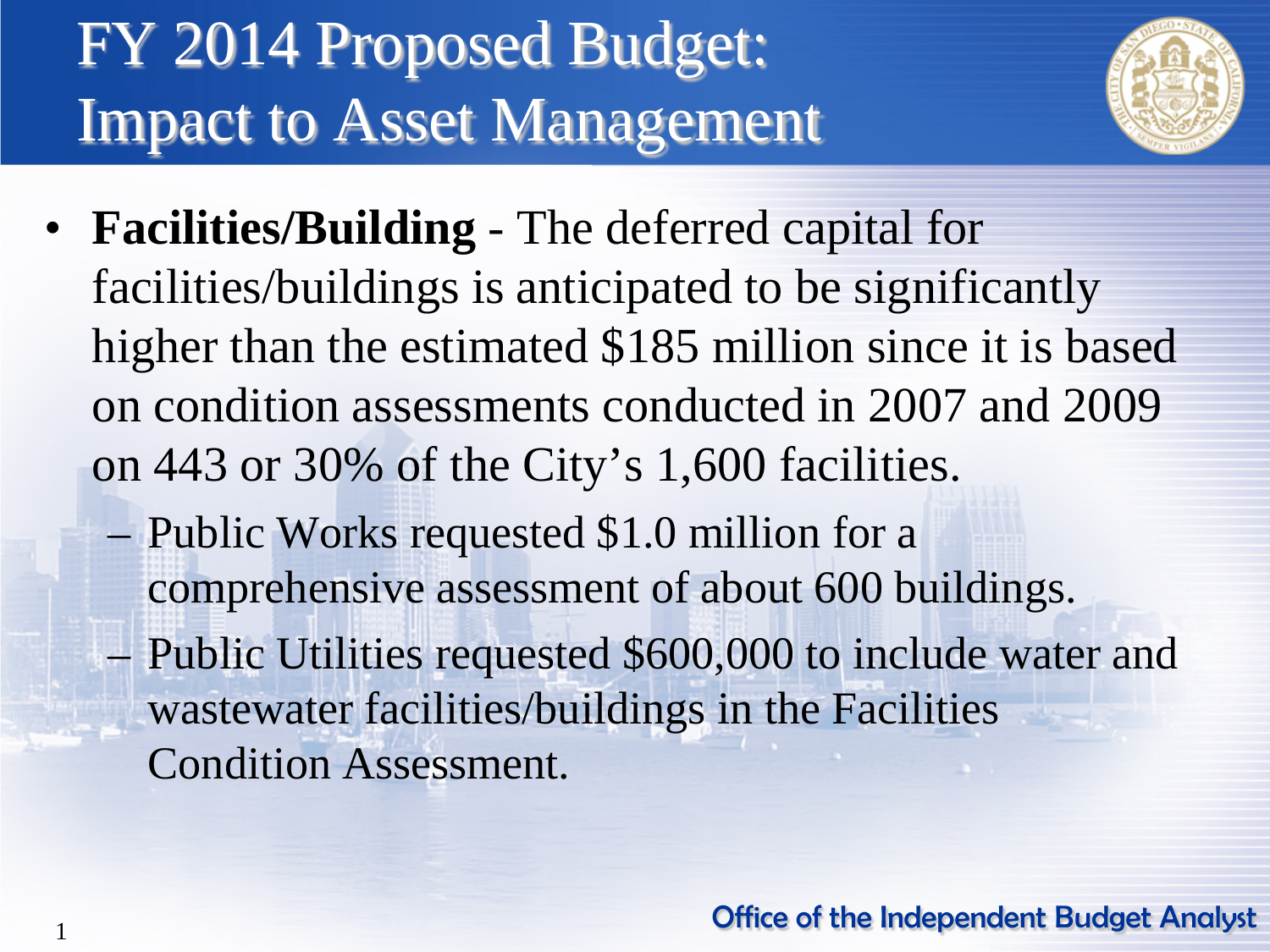

- **Park System** Park & Recreation is responsible for a significant number of assets and it has been recommended since 2002 that the City conduct a formal condition assessment of park assets.
	- Based on informal, limited staff assessments, deferred maintenance and capital backlog estimated at \$121 million.
	- No significant, dedicated funding source for capital projects (only about \$16.1 million or 6.3% of projects in the Proposed CIP Budget).
	- Park & Recreation requested \$264,000 and 0.53 FTEs for a Citywide parks and open space inventory and condition assessment to be performed by internal staff.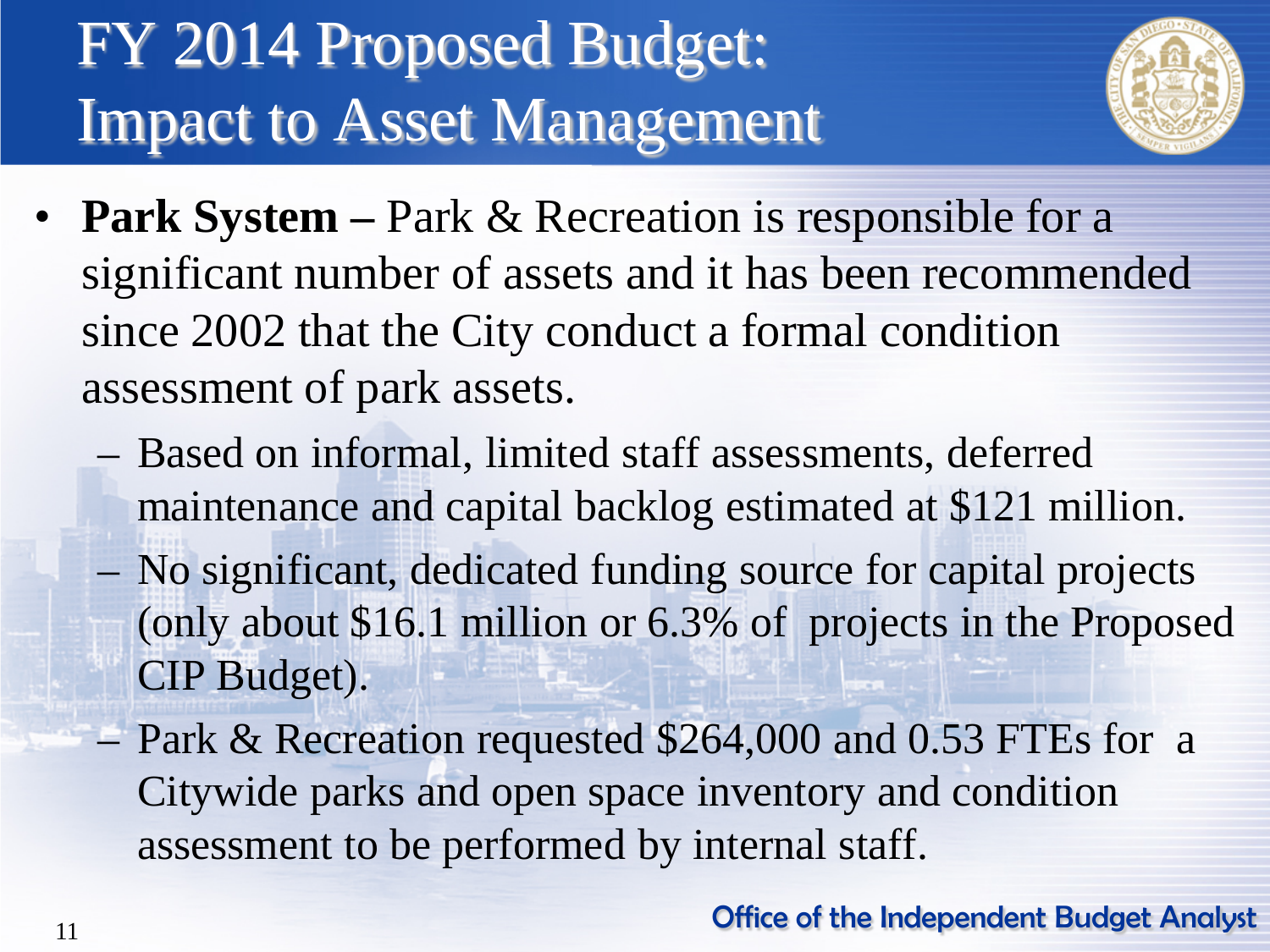

- **Sidewalks** The City has not assessed the condition of sidewalks.
	- Per California Streets and Highway Code (5610 through 5618), sidewalks are owned and maintained by adjacent property owners.
	- City is often held liable when a citizen is injured due to sidewalk disrepair.
	- Transportation & Storm Water (TSW) estimates that the deferred maintenance backlog just for lifted/raised sidewalks to \$4-5 million.
	- TSW developed a \$1.0 million estimate for conducting a sidewalk assessment using in-house staff.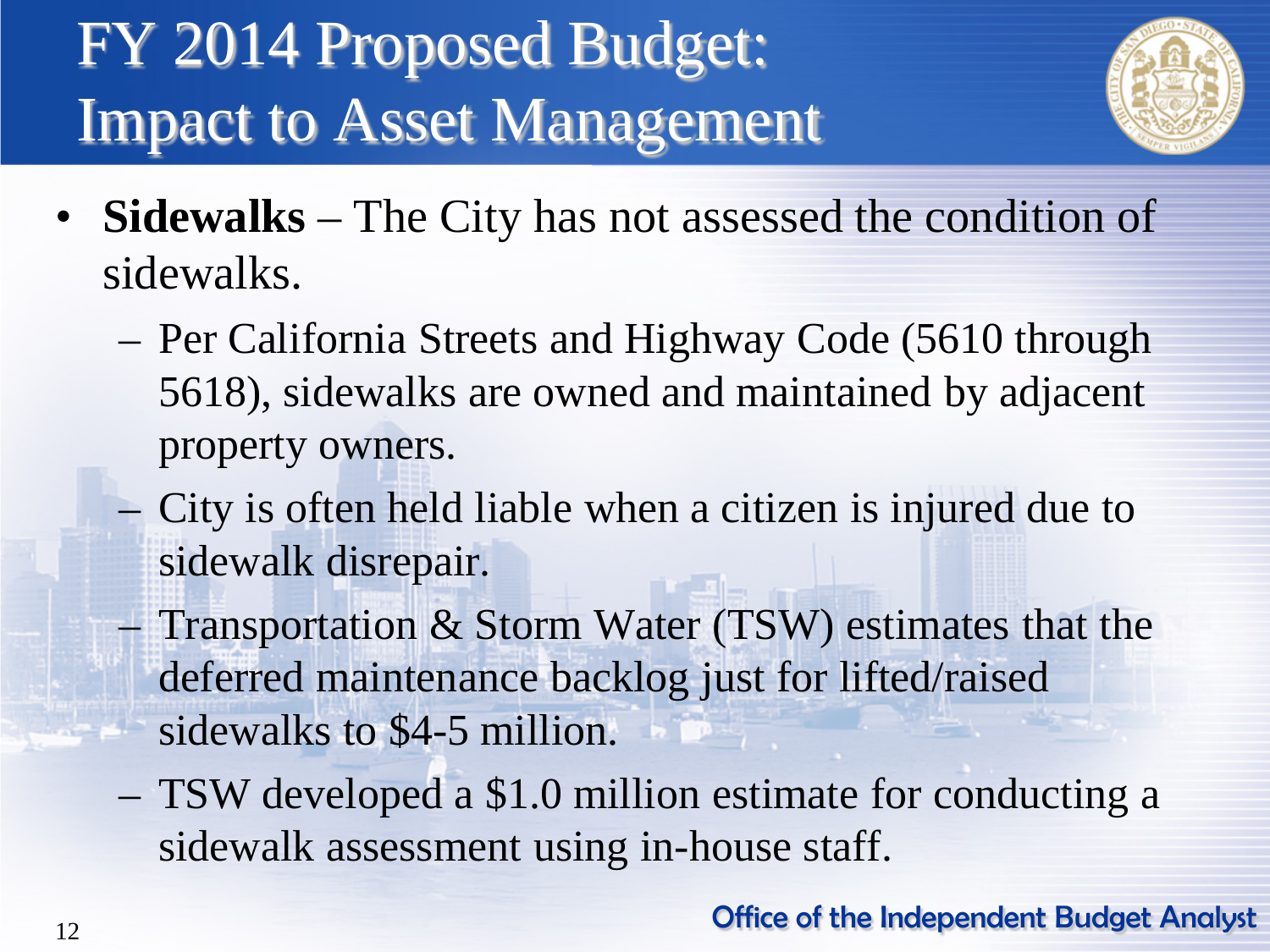

- **Water and Wastewater**  Public Utilities has a Five-Year Condition Assessment Program (FY 2013-2017) and is planning to spend about \$33.3 million over this period to assess various water and wastewater assets.
	- The Department requested \$7.6 million to fund various assessments of water and wastewater assets.
	- While these assessments were not funded in the FY 2014 Proposed Budget, Department staff have indicated that these assessments plus an additional \$1.9 million for water mains, reservoirs, and standpipes may be added as part of the May Revise.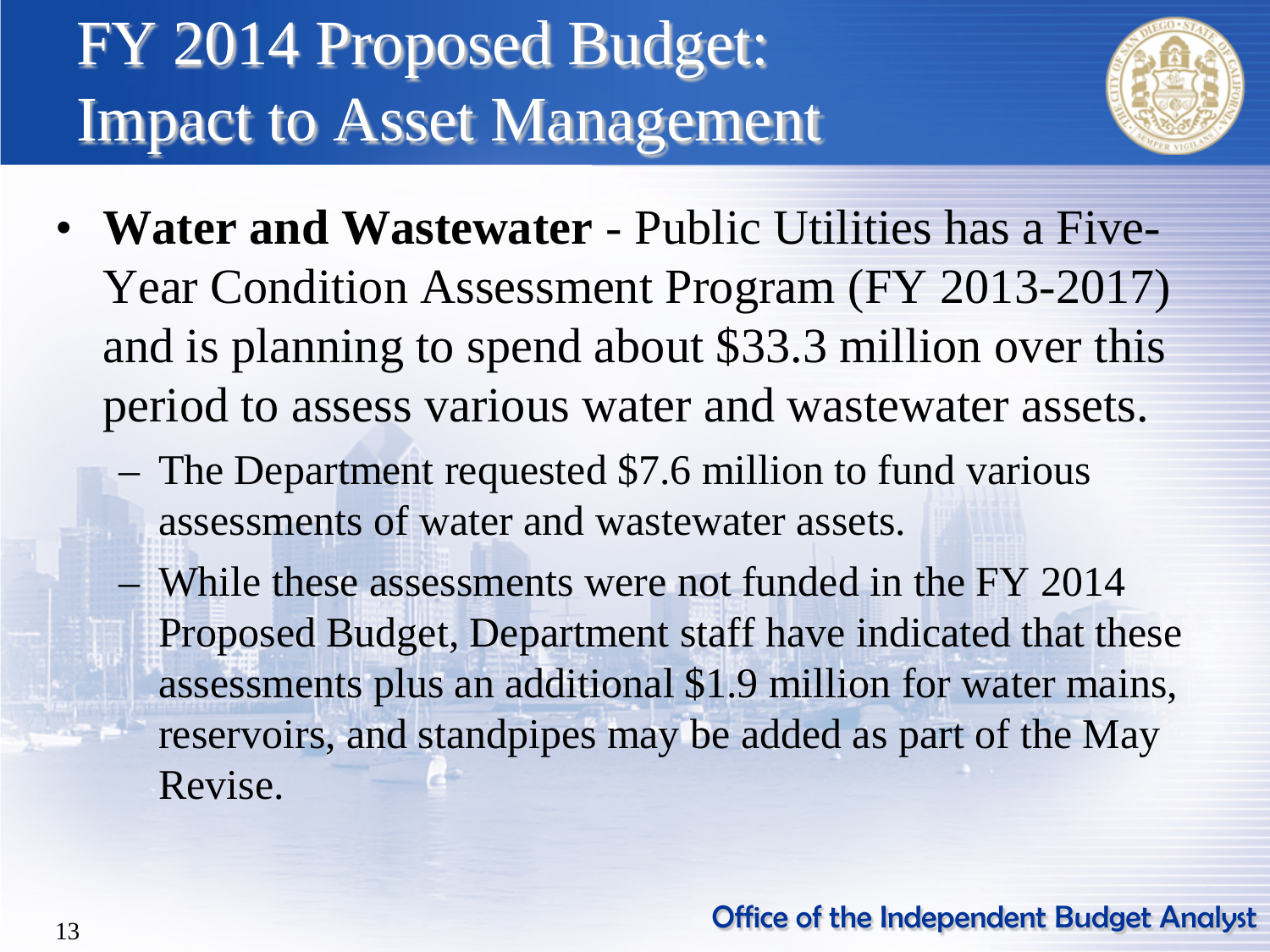

### **Potential One-Time Expenditure Revisions:**

- Provide One-time Funding for Condition Assessments (\$2.3)
	- Facilities/Buildings (\$1.0 million)
	- Park Assets (\$264,000)
	- Sidewalks (\$1.0)

Office of the Independent Budget Analyst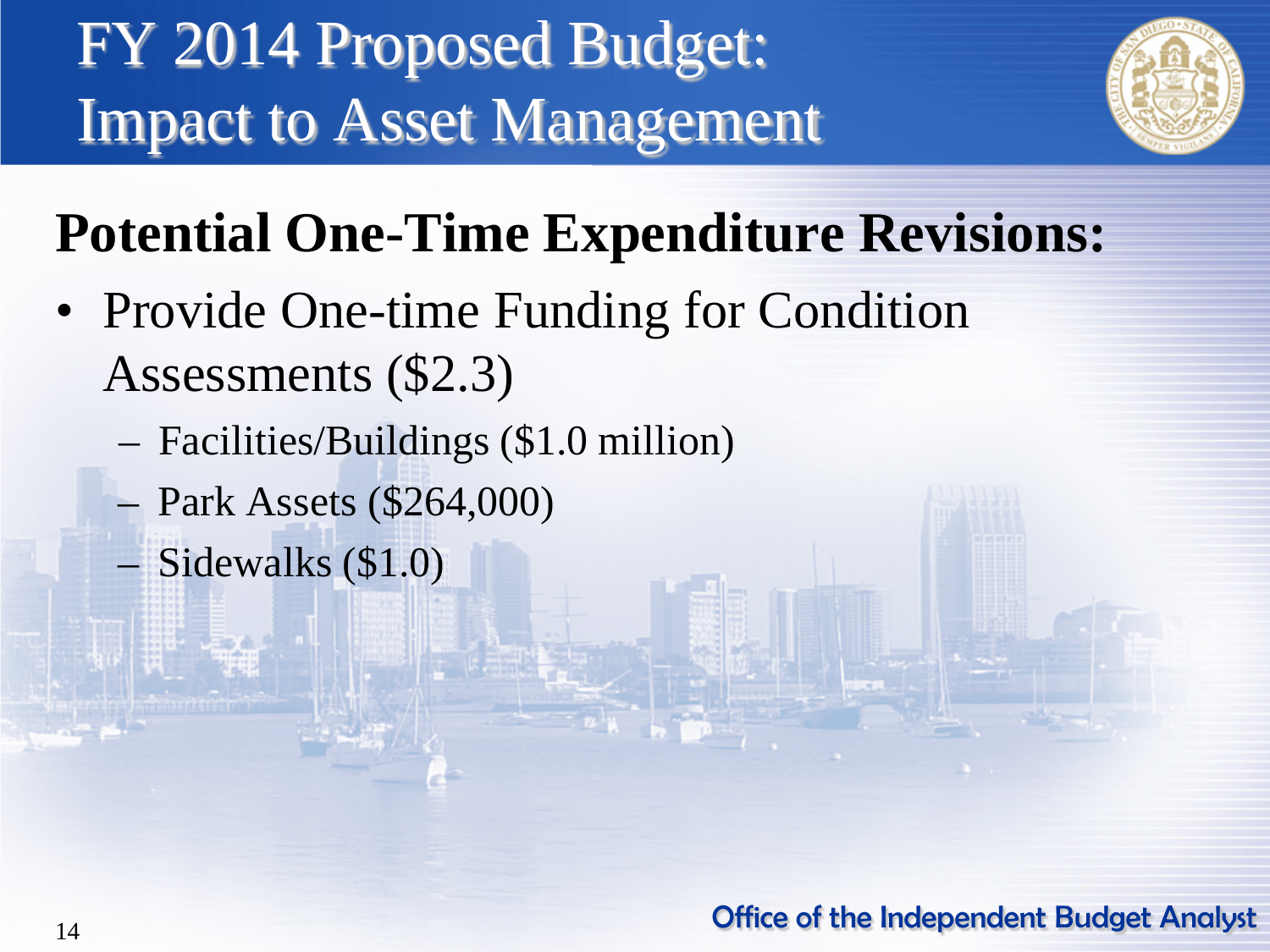

### **Background:**

- In March 2012, the City Council approved the City's first Five-Year Deferred Capital Funding Plan, known as Enhanced Option B, which includes a mix of bond and cash funding.
- While Enhanced Option B does not provide the level of funding desired by the Council or necessary to stop deterioration, it was determined through significant review and analysis to be the most realistic and fiscally responsible approach to begin to address the \$898 million deferred capital backlog for streets, facilities/ buildings, and storm drains.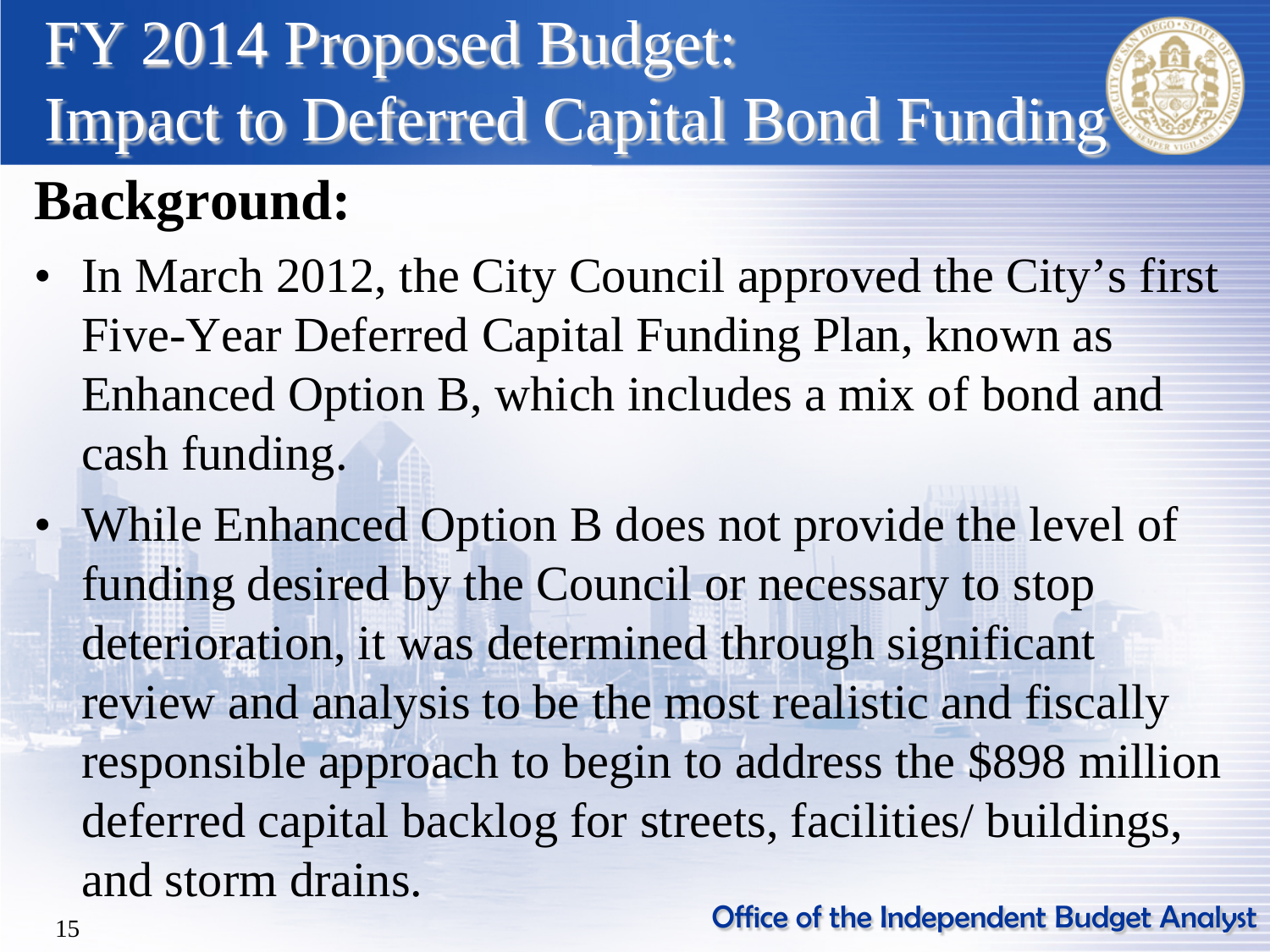

- The approved funding plan represents a significant new investment and is expected to slow the rate of deterioration of assets to 5-10%.
- Since we are not at the desired level of funding and the City's goal is to ramp infrastructure funding, it is imperative that the City stay on course and not backtrack on current funding plans.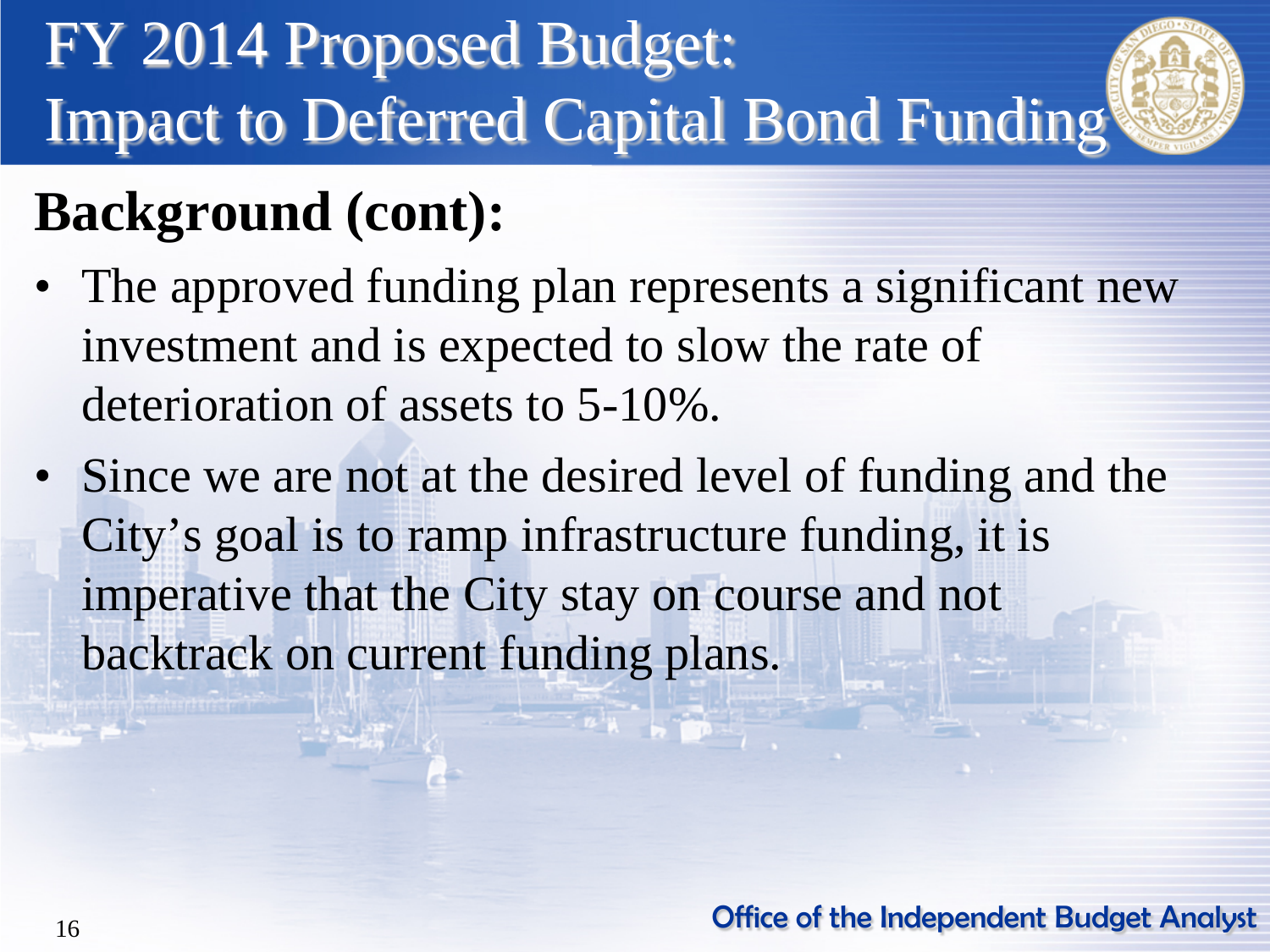

- Reduction of \$5.6 million in debt service from the General Fund for five years—one year of savings for each of the bond issuances for a total reduction of \$23.5 million.
- Provides \$85.5 million less in bond and cash funding than Enhanced Option B and \$170.7 less than the Status Quo Option for preventing further deterioration of assets over the five-year period.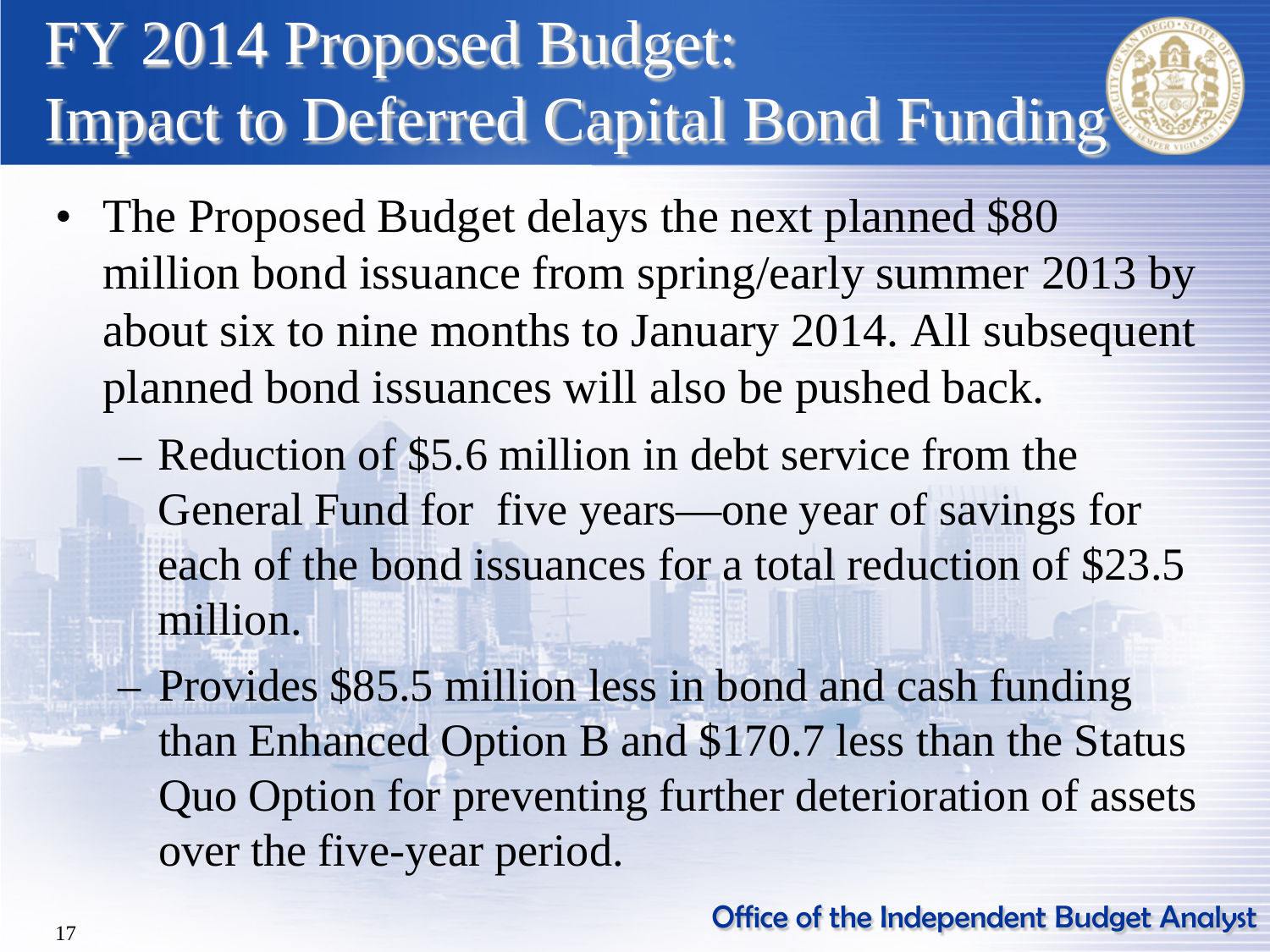| DEFERRED CAPITAL OPTIONS AND SCHEDULE                                                       |                        |             |                                  |                                   |                                    |                                         |              |  |  |
|---------------------------------------------------------------------------------------------|------------------------|-------------|----------------------------------|-----------------------------------|------------------------------------|-----------------------------------------|--------------|--|--|
|                                                                                             | <b>FY</b>              |             |                                  |                                   |                                    |                                         |              |  |  |
| \$ in millions                                                                              | 2012                   |             |                                  |                                   |                                    | FY 2013 FY 2014 FY 2015 FY 2016 FY 2017 | <b>TOTAL</b> |  |  |
| Status Quo/Preventing Further Deterioration (Staff analysis reported in March 2012)         |                        |             |                                  |                                   |                                    |                                         |              |  |  |
| Deferred Capital Net Bond (Capital Projects)                                                | \$105.5                | \$105.2     | \$105.2                          | \$105.2                           | \$105.2                            | \$105.2                                 | \$631.5      |  |  |
| Maintenance and Repair (previously called O&M)                                              | 59.I                   | 53.8        | 54.9                             | 56.0                              | 57.1                               | 58.2                                    | 339.I        |  |  |
| <b>Total</b>                                                                                | \$164.6                | \$159.0     | \$160.1                          | \$161.2                           | \$162.3                            | \$163.4                                 | \$970.6      |  |  |
|                                                                                             |                        |             |                                  |                                   |                                    |                                         |              |  |  |
| <b>Cumulative Debt Service</b>                                                              | \$                     | \$<br>7.5   | \$15.0                           | $\boldsymbol{\mathsf{S}}$<br>22.4 | \$29.9                             | \$37.4                                  | \$112.2      |  |  |
| Enhanced Option B/Council-Approved Five-Year Deferred Capital Funding Plan (March 20, 2012) |                        |             |                                  |                                   |                                    |                                         |              |  |  |
| Deferred Capital Net Bond (Capital Projects)                                                | 75.0<br>$\mathfrak{D}$ | 80.0<br>\$  | \$81.0                           | 90.0<br>\$                        | $\boldsymbol{\mathsf{L}}$<br>84.2  | \$84.2                                  | \$494.4      |  |  |
| Portion of \$35 million CIP Bonds for Deferred Capital                                      |                        | 20.5        |                                  |                                   |                                    |                                         | 20.5         |  |  |
| Maintenance and Repair (previously called O&M)                                              | 59.I                   | 54.1        | 50.0                             | 62.0                              | 66.0                               | 79.0                                    | 370.2        |  |  |
| <b>Total</b>                                                                                | \$134.1                | \$154.6     | \$131.0                          | \$152.0                           | \$150.2                            | \$163.2                                 | \$885.1      |  |  |
| Difference (Enhanced Option B minus Status Quo)                                             | \$ (30.5)              | (4.4)<br>\$ | \$(29.1)                         | $\mathsf{\$}$<br>(9.2)            | \$ (12.1)                          | $\mathbf{S}$<br>(0.2)                   | \$ (85.5)    |  |  |
|                                                                                             |                        |             |                                  |                                   |                                    |                                         |              |  |  |
| <b>Cumulative Debt Service</b>                                                              | \$                     | \$<br>4.6   | \$11.4                           | \$<br>17.1                        | \$23.4                             | \$29.3                                  | \$85.8       |  |  |
| FY 2014 Budget Proposal                                                                     |                        |             |                                  |                                   |                                    |                                         |              |  |  |
| Deferred Capital Net Bond (Capital Projects)                                                | $\mathfrak{D}$<br>75.0 | \$          | \$80.0                           | \$81.0                            | $\mathfrak{L}$<br>90.0             | $\mathsf{\$}$<br>84.2                   | \$410.2      |  |  |
| Portion of \$35 million CIP Bonds for Deferred Capital                                      |                        | 20.5        |                                  |                                   |                                    |                                         | 20.5         |  |  |
| Maintenance and Repair (previously called O&M)                                              | 59.I                   | 54.1        | 49.0                             | 62.0                              | 66.0                               | 79.0                                    | 369.2        |  |  |
| <b>Total</b>                                                                                | \$134.1                | 74.6<br>\$  | \$129.0                          | \$143.0                           | \$156.0                            | \$163.2                                 | \$799.9      |  |  |
| Difference (FY 2014 Budget Proposal minus Status Quo)                                       | \$ (30.5)              | \$ (84.4)   | \$ (31.1)                        | \$(18.2)                          | $\mathbf{\$}$<br>(6.3)             | (0.2)<br>$\mathbf S$                    | \$(170.7)    |  |  |
|                                                                                             |                        |             |                                  |                                   |                                    |                                         |              |  |  |
| <b>Cumulative Debt Service</b>                                                              | \$<br>$\blacksquare$   | \$<br>4.6   | $\boldsymbol{\mathsf{L}}$<br>5.8 | \$<br>11.4                        | $\boldsymbol{\mathsf{S}}$<br>17.1  | \$23.4                                  | \$62.3       |  |  |
| <b>Difference</b> (FY 2014 Budget Proposal minus Enhanced Option B)                         | \$                     | S           | \$<br>(5.6)                      | \$<br>(5.7)                       | $\boldsymbol{\mathsf{s}}$<br>(6.3) | $\boldsymbol{\mathsf{s}}$<br>(5.9)      | \$ (23.5)    |  |  |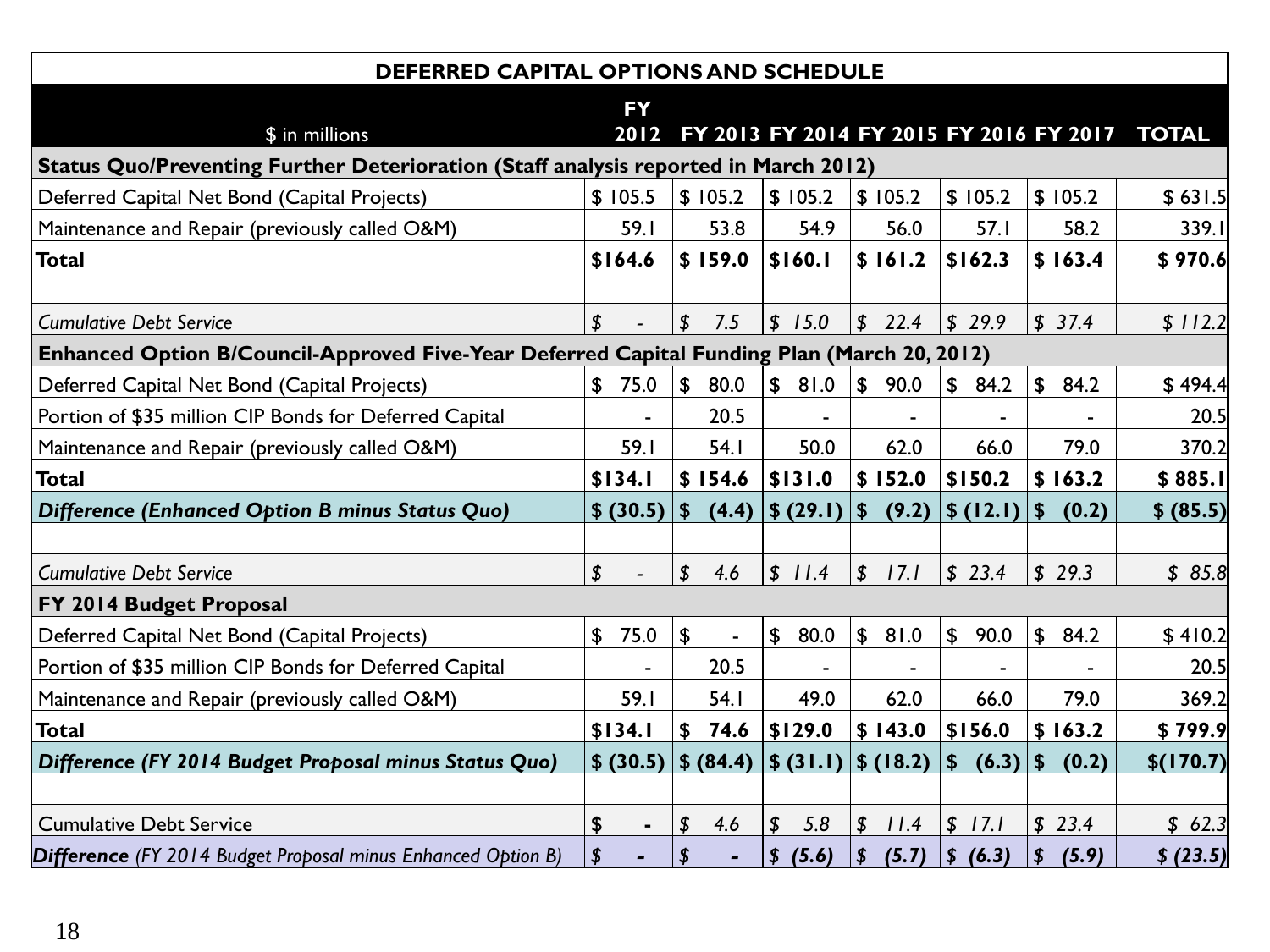### **Issues for Consideration:**

In addition to the financial capacity of the General Fund, a number of factors should be considered when determining the best timing for issuing deferred capital bonds:

- urgency or need for the funds to conduct high priority projects in the \$898 million backlog,
- capacity of the Engineering & Capital Projects (E&CP) Department to implement these projects, and
- spend down of existing deferred capital bond proceeds.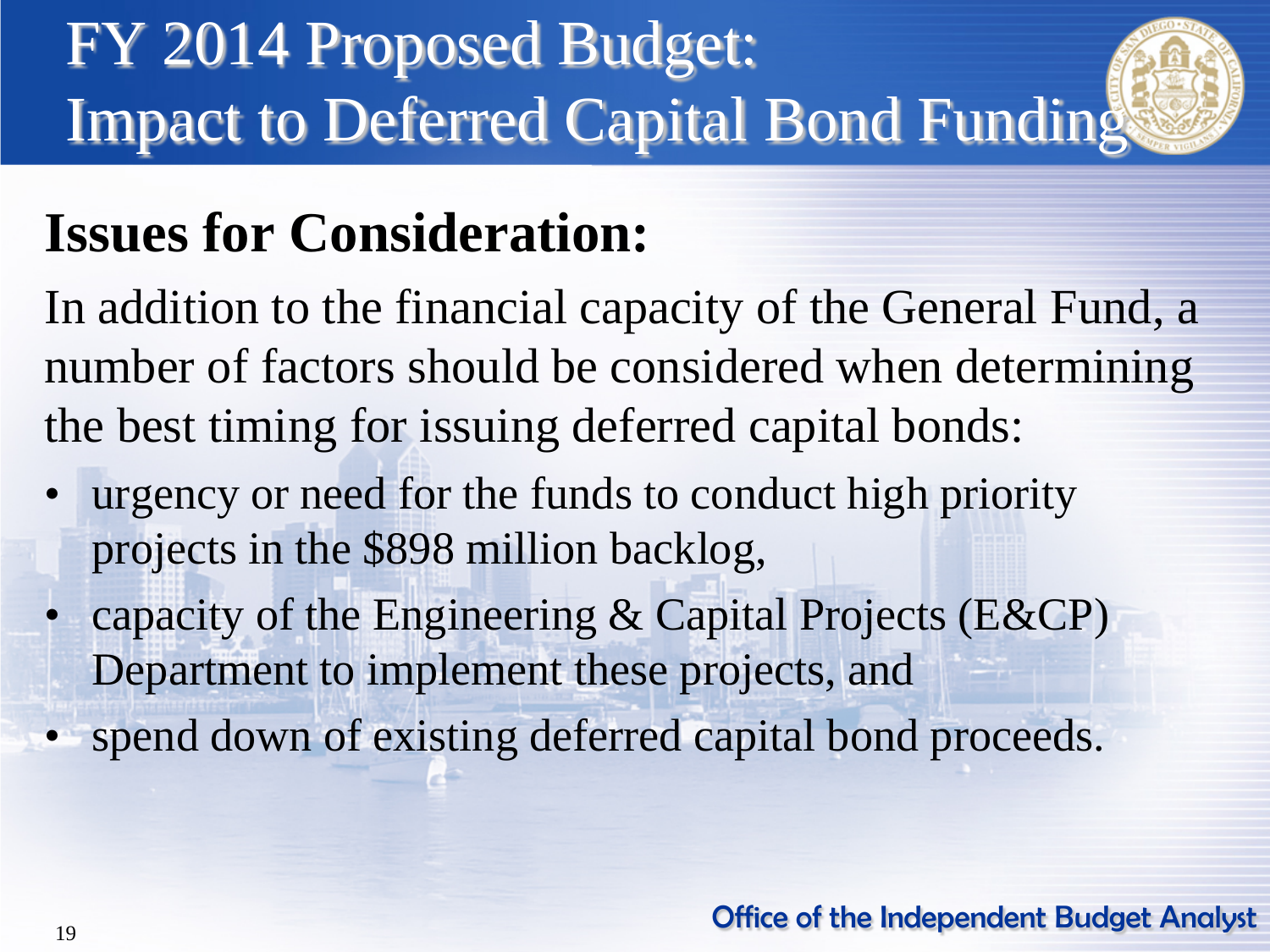

- *Delays for High-Risk Projects*  Pushing back DC 3 and subsequent bonds will delay some high priority capital projects that do not have alternate funding sources.
	- For example, the replacement of 3 miles of corrugated metal pipes (part of the storm drain system) have been identified as high risk due to the existing condition of the pipes and potential for failure.
	- If the corrugated metal pipe fails, the cost for emergency repairs could be 35% higher than a typical planned repair, in part due to the additional damage to private property and slope or street repairs that need to be addressed.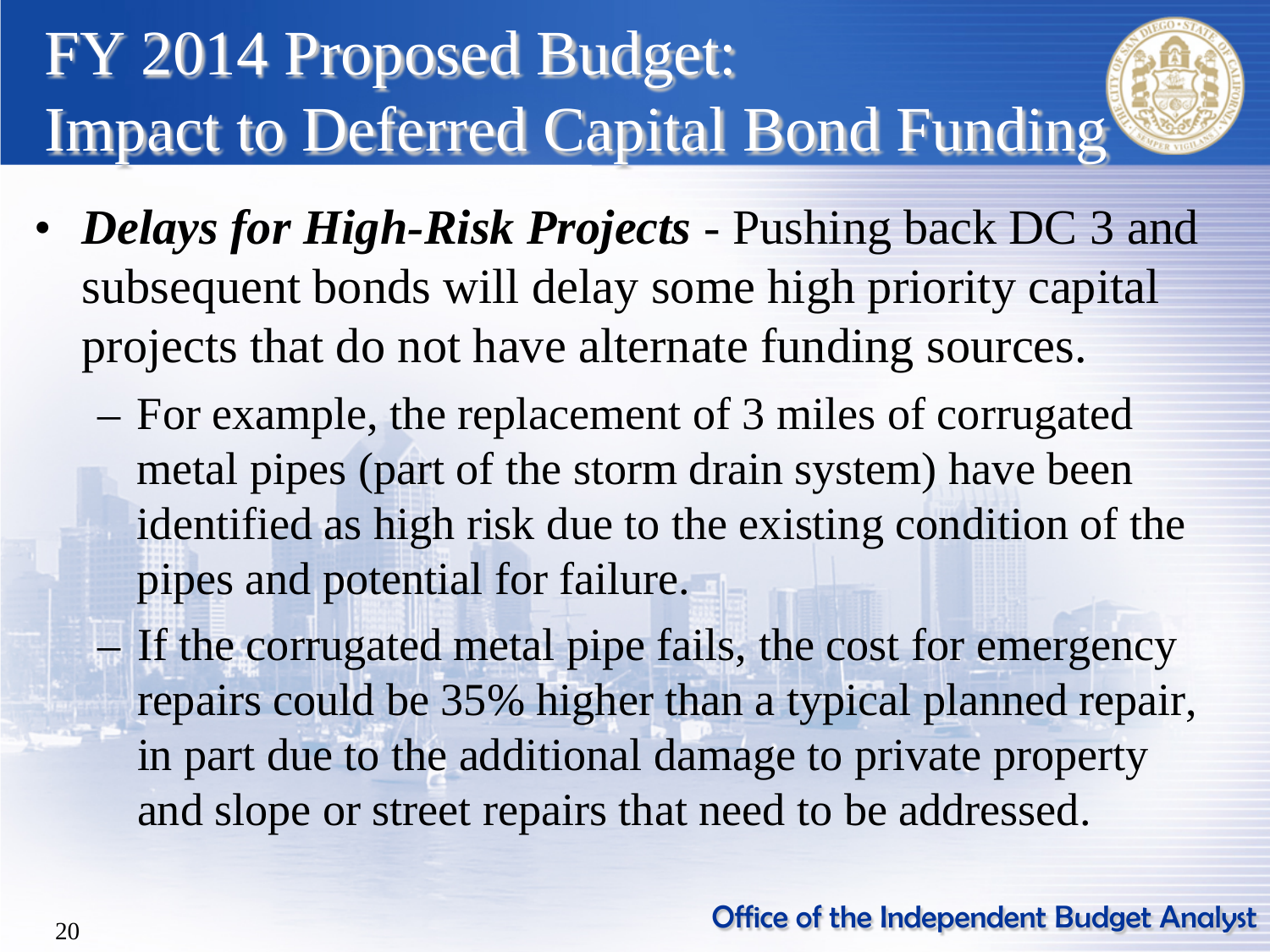

- *Capacity* The Department currently has the capacity to implement about \$100 million of bond-funded projects per year, according to staff.
	- Capacity is a balancing act for E&CP—if the Department takes on too much work too quickly, then projects cannot be implemented in a timely manner and bond funds spent expeditiously.
	- On the other hand, if the Department lacks sufficient funding for projects, then it will face challenges keeping staff working on projects and meeting revenue targets, since many E&CP staff are revenue reimbursable.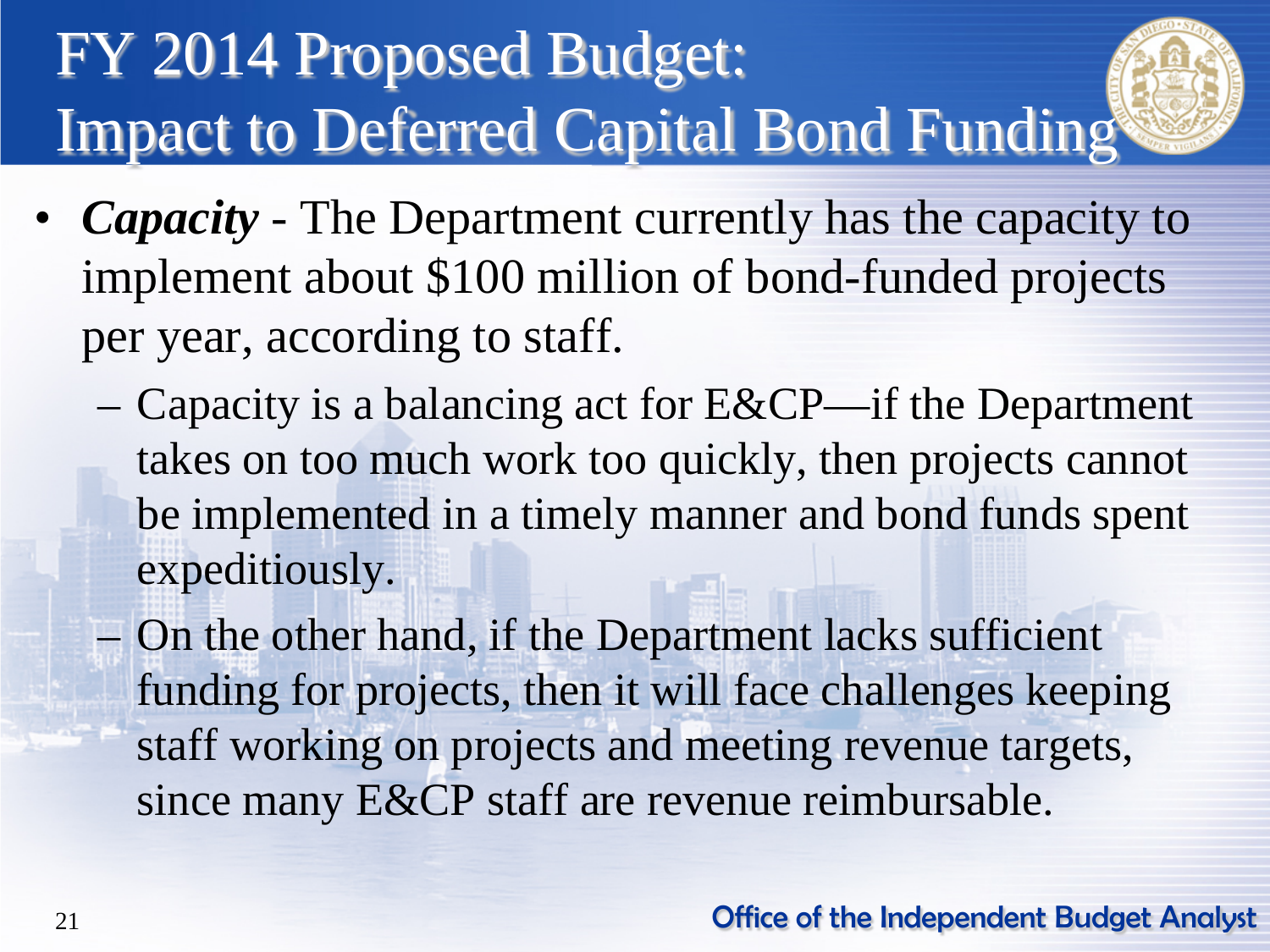

| UPDATE ON DEFERRED CAPITAL BOND SPENDING (DC I AND DC2)  |    |                  |          |             |  |  |  |  |  |
|----------------------------------------------------------|----|------------------|----------|-------------|--|--|--|--|--|
|                                                          |    | DC 1 (2009/2010) |          | DC 2 (2012) |  |  |  |  |  |
| Total Bond Proceeds (including accrued interest to date) | \$ | 103,678,000      | \$       | 75,000,000  |  |  |  |  |  |
| Expended                                                 |    | 91,208,664       |          | 3,377,526   |  |  |  |  |  |
| Encumbered                                               |    | 5,410,965        |          | 10,000,000  |  |  |  |  |  |
| Pre-Encumbered (contracts to be awarded)                 |    | 125,528          |          | 14,500,000  |  |  |  |  |  |
| <b>Total Draw Down</b>                                   | \$ | 96,745,157       | <b>S</b> | 27,877,526  |  |  |  |  |  |
| Percentage                                               |    | 93.3%            |          | 37.2%       |  |  |  |  |  |

#### • *Spend Down of Bond Funding*

- **DC 1** (2009/2010) \$96.7 million or 93% of the \$103 million has been expended, encumbered, or pre-encumbered.
- **DC 2** (2012) \$27.9 million or 37% of the \$75 million has been expended, encumbered, or pre-encumbered. E&CP received proceeds in August of 2012; goal is to spend down the bond within two years, although the bond requirements provide for three years for proceeds to be expended without a penalty.

Office of the Independent Budget Analyst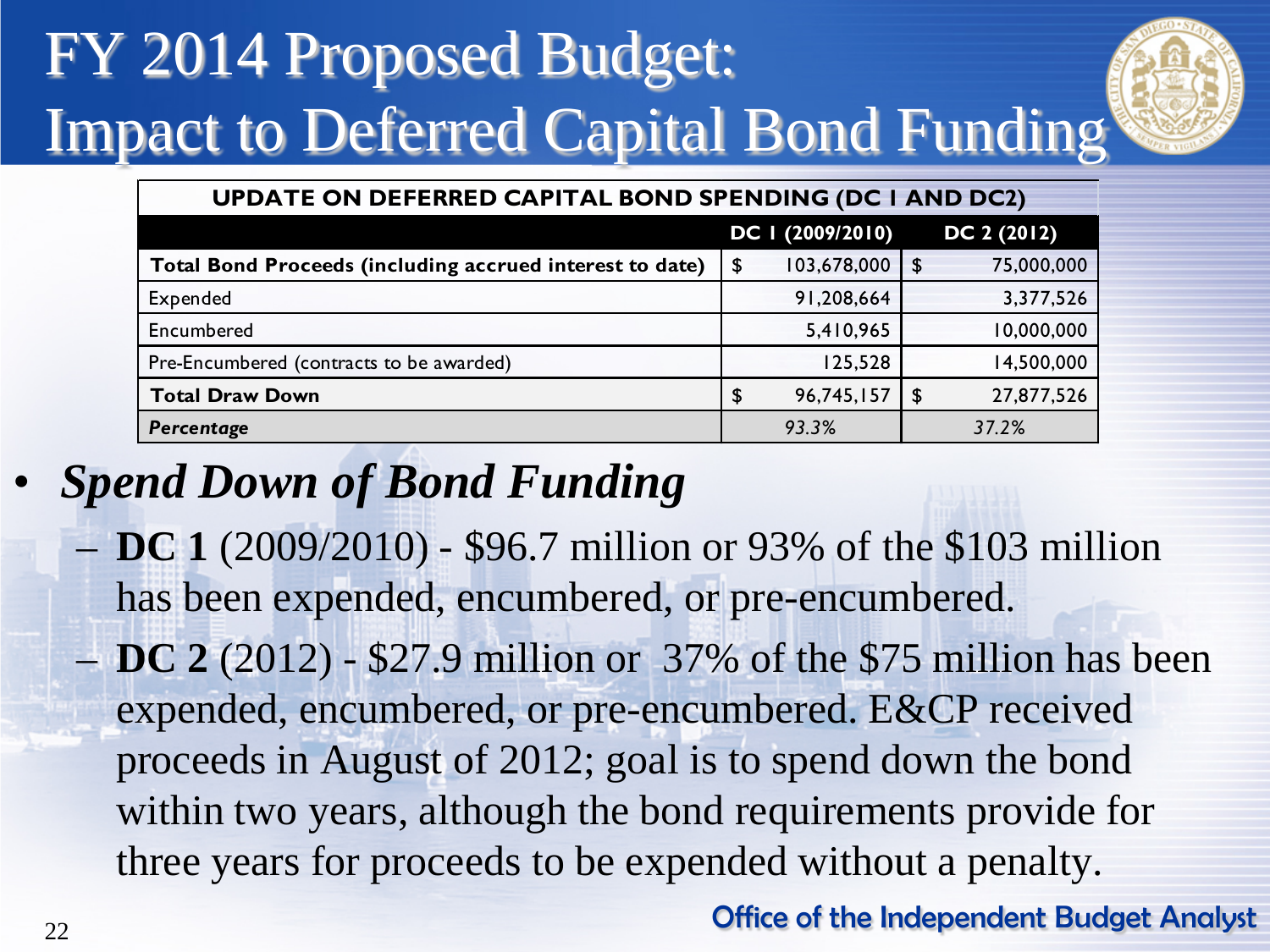

#### **Potential Service Additions to Proposed Budget:**

- Catch-Up Option to come closer to achieving the original funding goals of Enhanced Option B through FY 2017, which includes increasing bonds from \$80 million to \$100 million for FY 2014 through FY 2017.
	- No FY 2014 budgetary impact.
	- Provides additional \$65 million in bond funding; only \$19.4 million less than Enhanced Option B.
	- Additional debt service totals \$7.5 million for FY 2015-2017.
	- Debt service savings can still be achieved, although by slightly lesser amount (FY 2014 -\$5.6 m, FY 2015 - \$4.2 m, FY 2016 - \$2.9 million, FY 2017 - \$2.2 million).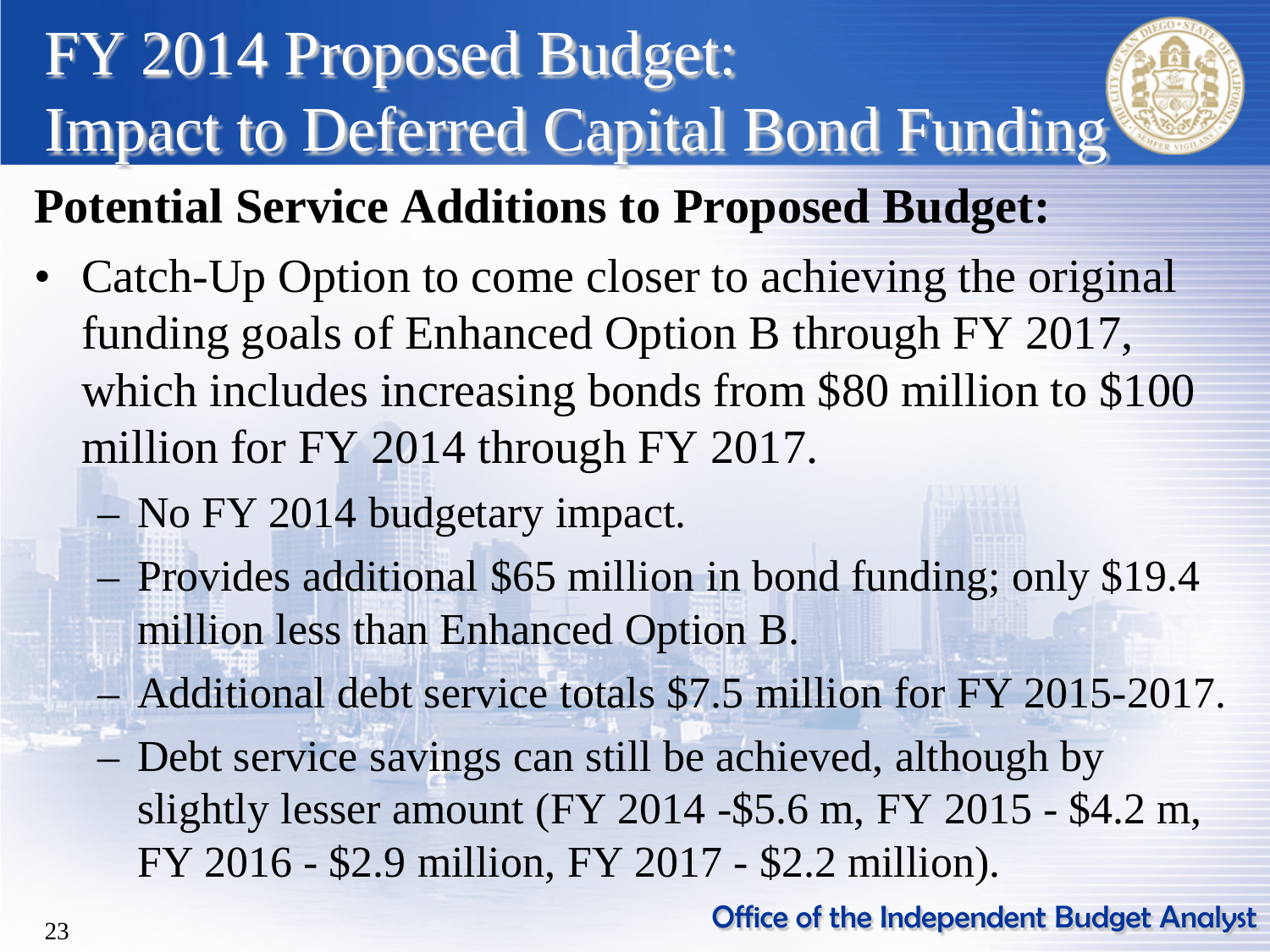#### Potential Service Addition – Catch-Up Option

| \$ in millions                                             | <b>FY</b><br>2012 |                           | <b>FY</b><br>2013 | <b>FY</b><br>2014                                                            |                | <b>FY</b><br>2015 |                           | <b>FY</b><br>2016   |                | <b>FY</b><br>2017                 |               | <b>TOTAL</b> |
|------------------------------------------------------------|-------------------|---------------------------|-------------------|------------------------------------------------------------------------------|----------------|-------------------|---------------------------|---------------------|----------------|-----------------------------------|---------------|--------------|
| FY 2014 Budget Proposal                                    |                   |                           |                   |                                                                              |                |                   |                           |                     |                |                                   |               |              |
| Deferred Capital Net Bond (Capital Projects)               | \$<br>75.0        | $\mathfrak{L}$            |                   | $\mathsf{\$}$<br>80.0                                                        | \$             | 0.18              | $\boldsymbol{\mathsf{S}}$ | 90.0                | $\mathfrak{D}$ | $84.2 \vert \text{ } \frac{1}{2}$ |               | 410.2        |
| Portion of \$35 million CIP Bonds for Deferred Capital     |                   |                           | 20.5              |                                                                              |                |                   |                           |                     |                |                                   |               | 20.5         |
| Maintenance and Repair (previously called O&M)             | 59.I              |                           | 54.I              | 49.0                                                                         |                | 62.0              |                           | 66.0                |                | 79.0                              |               | 369.2        |
| <b>Total</b>                                               | \$134.1           | S                         |                   | 74.6 \$129.0 \$143.0 \$156.0 \$163.2 \$                                      |                |                   |                           |                     |                |                                   |               | 799.9        |
| Difference (FY 2014 Budget Proposal minus Status Quo)      | \$(30.5)          |                           |                   | $\frac{1}{2}$ (84.4) $\frac{1}{2}$ (31.1) $\frac{1}{2}$ (18.2) $\frac{1}{2}$ |                |                   |                           | (6.3)               |                | \$ (0.2)                          | \$            | (170.7)      |
|                                                            |                   |                           |                   |                                                                              |                |                   |                           |                     |                |                                   |               |              |
| <b>Cumulative Debt Service</b>                             | \$                | $\boldsymbol{\mathsf{s}}$ | 4.6               | $\boldsymbol{\mathsf{s}}$<br>5.8                                             | $\mathfrak{L}$ | I.4               | $\sqrt{2}$                | 17.1                | $\sqrt$        | 23.4                              | $\mathfrak s$ | 62.3         |
| <b>IBA Catch-Up Option</b>                                 |                   |                           |                   |                                                                              |                |                   |                           |                     |                |                                   |               |              |
| Deferred Capital Net Bond (Capital Projects)               | \$<br>75.0        | $\mathfrak{L}$            |                   | \$100.0                                                                      | \$             | $100.0$ \$        |                           | 100.0               | $\mathfrak{L}$ | $100.0$ \$                        |               | 475.0        |
| Portion of \$35 million CIP Bonds for Deferred Capital     |                   |                           | 20.5              |                                                                              |                |                   |                           |                     |                |                                   |               | 20.5         |
| Maintenance and Repair (previously called O&M)             | 59.I              |                           | 54.1              | 50.0                                                                         |                | 62.0              |                           | 66.0                |                | 79.0                              |               | 370.2        |
| <b>Total</b>                                               | \$134.1           | \$                        |                   | $74.6$ \$150.0 \$                                                            |                | $162.0$ \$        |                           | $166.0$ \$ 179.0 \$ |                |                                   |               | 865.7        |
| Difference (Catch-Up Option minus Status Quo)              | \$(30.5)          |                           |                   | \$ (84.4) \$ (10.1) \$                                                       |                | 0.8               | $\boldsymbol{\mathsf{s}}$ | 3.7                 | \$             | 15.6                              | \$            | (104.9)      |
|                                                            |                   |                           |                   |                                                                              |                |                   |                           |                     |                |                                   |               |              |
| <b>Cumulative Debt Service</b>                             | \$                | \$                        | 4.6               | 5.8<br>\$                                                                    | \$             | 12.8              | $\sqrt{2}$                | 19.8                | \$             | $26.8$ \$                         |               | 69.8         |
| Difference (Catch-Up Option minus FY 2014 Budget Proposal) | \$                | S                         |                   | \$                                                                           |                | .4                | $\boldsymbol{\mathsf{s}}$ | 2.7                 | <sup>5</sup>   | 3.4                               | - 5           | 7.5          |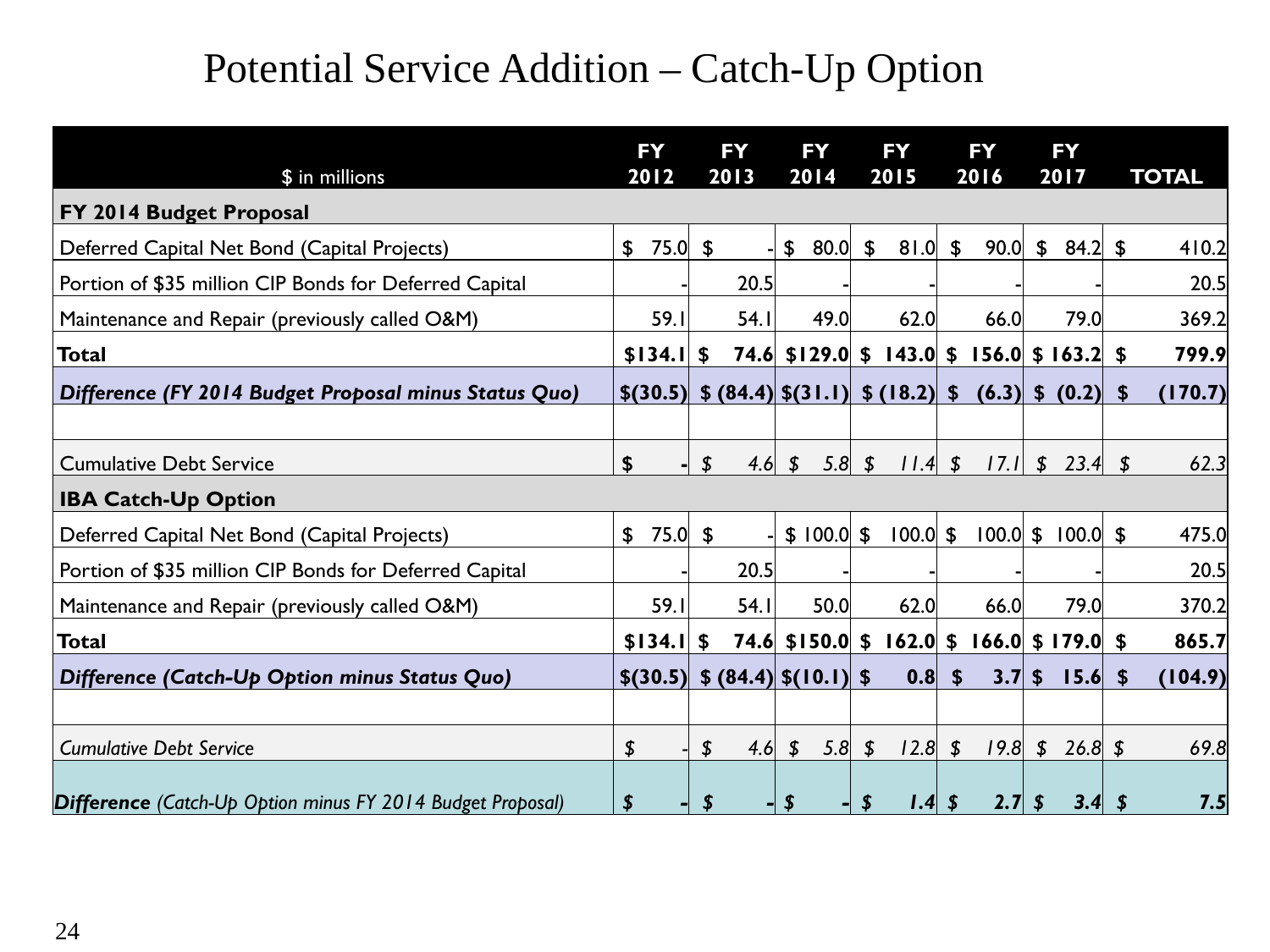- Annual Maintenance & Repair (M&R) is vital for maintaining the condition of assets. When ongoing maintenance is not fully funded, it contributes to deferred maintenance and increases the deferred capital backlog.
	- As assets continue to deteriorate, the cost of repair will exponentially increase and can result in peripheral damage.
- The Five-Year Outlook included \$50 million for M&R for streets, facilities/buildings, and storm drains.
- The FY 2014 Proposed Budget reduces M&R to \$49 million, \$5.1 million less than the \$54.1 million funding level in FY 2013.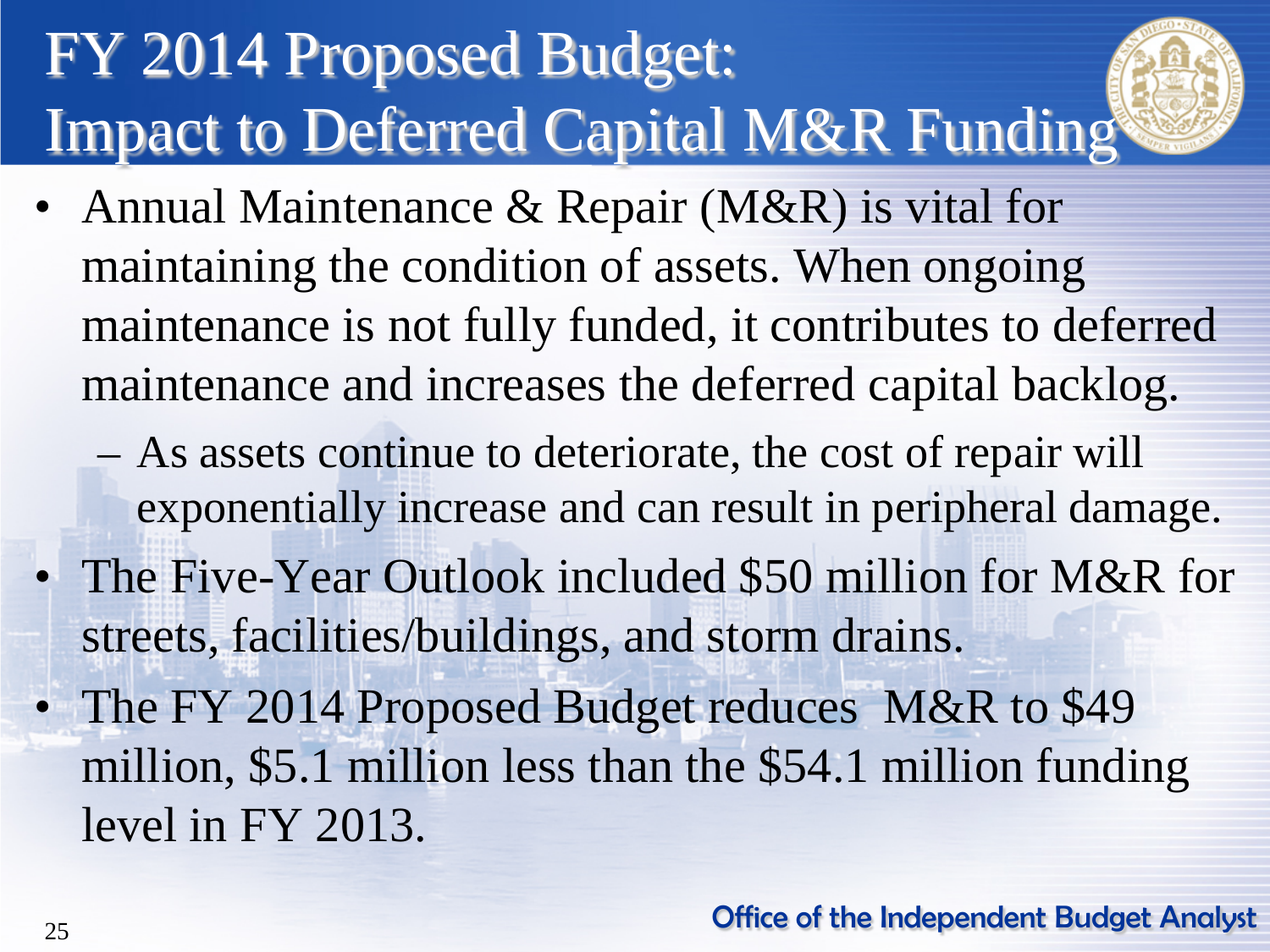#### **Facilities Division:**

- Facilities Division provides M&R services for Park & Recreation facilities, the City Administration Build complex, and varying levels of support to the other General Fund departments.
- Public Works staff anticipate that the actual backlog of deferred capital for facilities/buildings is significantly higher than the current \$185 million estimate, and chronic underfunding of Facilities Division's M&R is a contributing factor.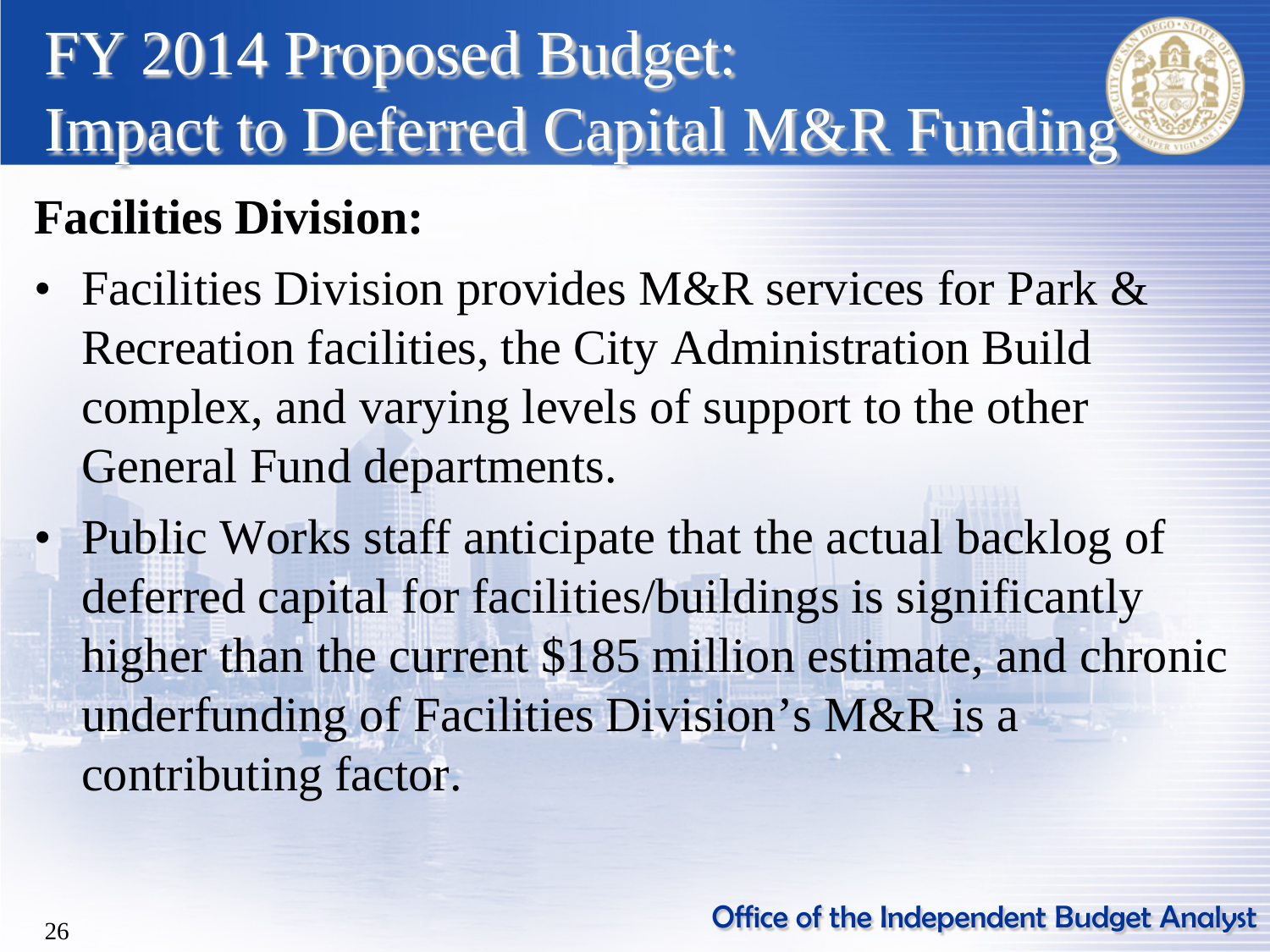

- The impact of chronic underfunding of the Division has resulted in:
	- Over 90% of work focused on reactive break-down repair rather than scheduled preventative maintenance;
	- A backlog of 1,759 M&R work order requests, up from 1,554 uncompleted works orders in January 2013; and
	- About \$2.5 million in deferred maintenance projects.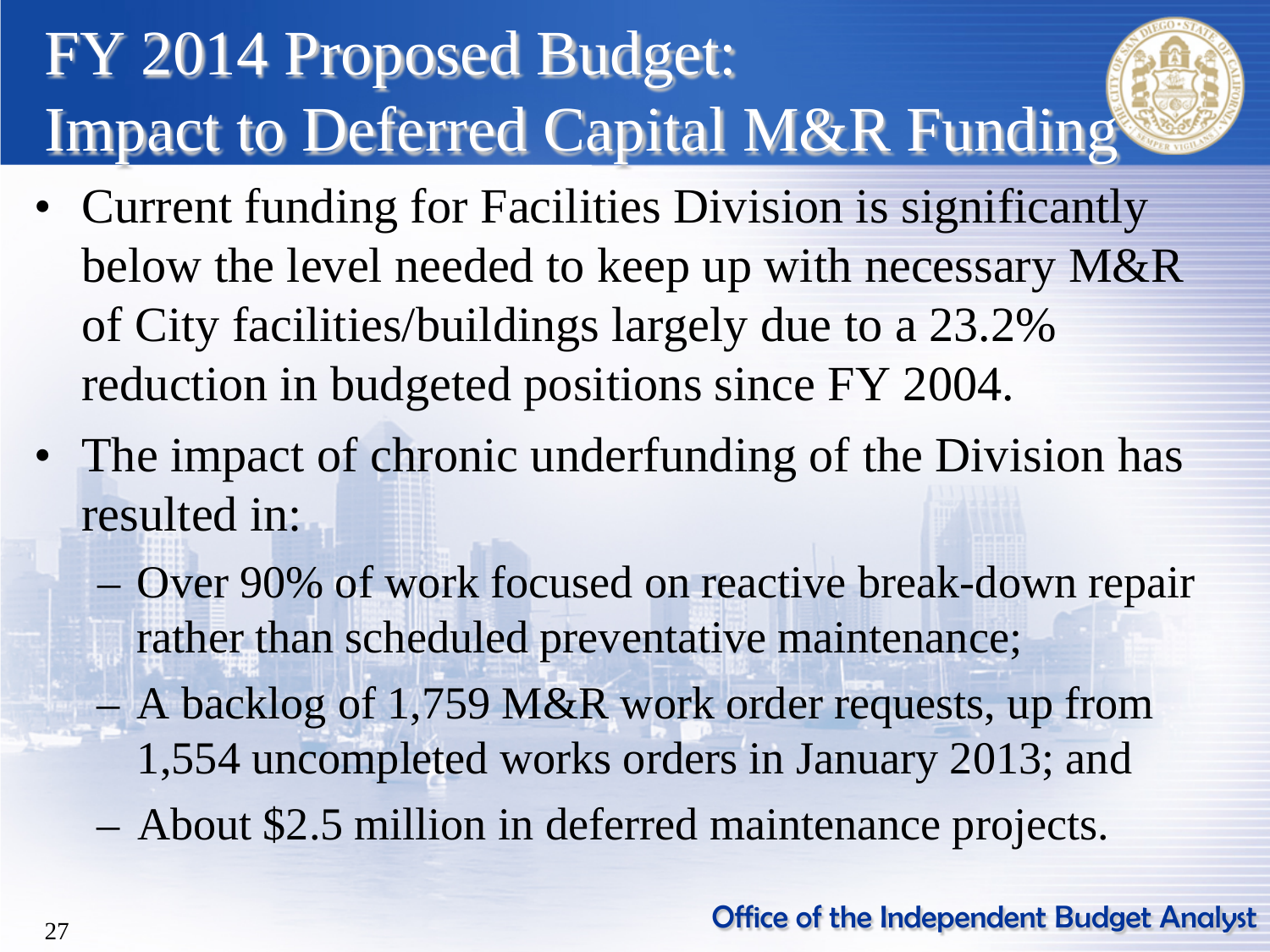

- Facilities' new sustainability model Based on the premise put forward by the National Research Council that annual routine M&R should be between 2-4% of the current replacement value of City General Fund facilities.
	- Current funding of \$17 million across all General Fund departments as a percentage of current replacement value is 0.7%.
	- Annual funding at the lower end of 2% would yield a requirement of \$47 million for M&R annually—a \$30 million deficiency.
	- Based on this model, the City is underfunding M&R by about \$36 million.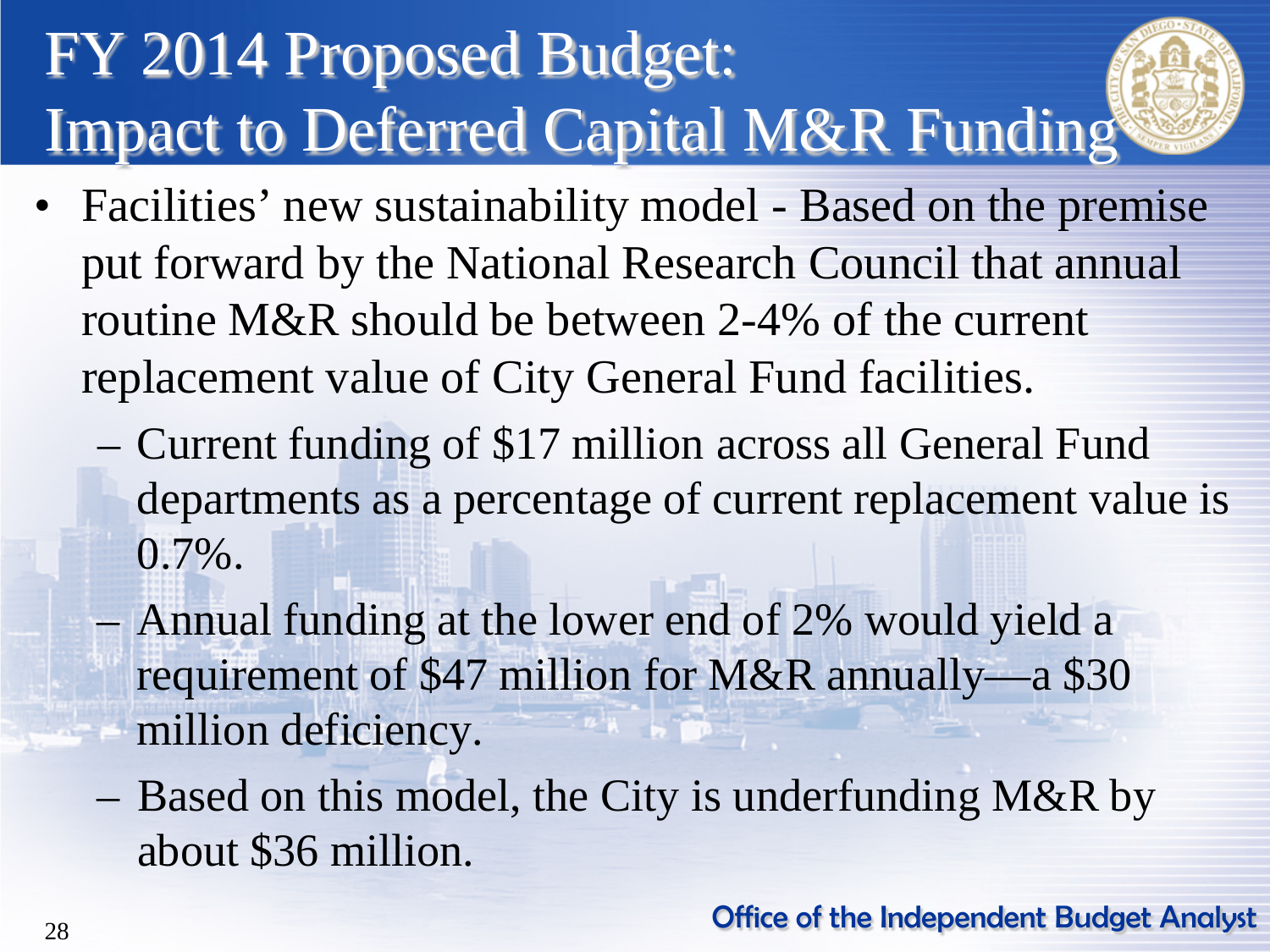### FY 2014 Proposed Budget: Summary of Impacts



- Facilities proposed to addressed the \$30 million deficiency buy ramping up funding over five years and requested 39.00 FTEs and \$6 million in related personnel and non-personnel expenses.
- The Proposed Budget funds about \$1.2 million for Facilities M&R staff and expenses: – 9.00 FTEs and \$873,000 in related expenses – a \$300,000 reduction in vacancy savings so that 8.00 vacant positions can be filled.
- This is a step in the right direction, but the City is still significantly below the minimum low end target of 2%.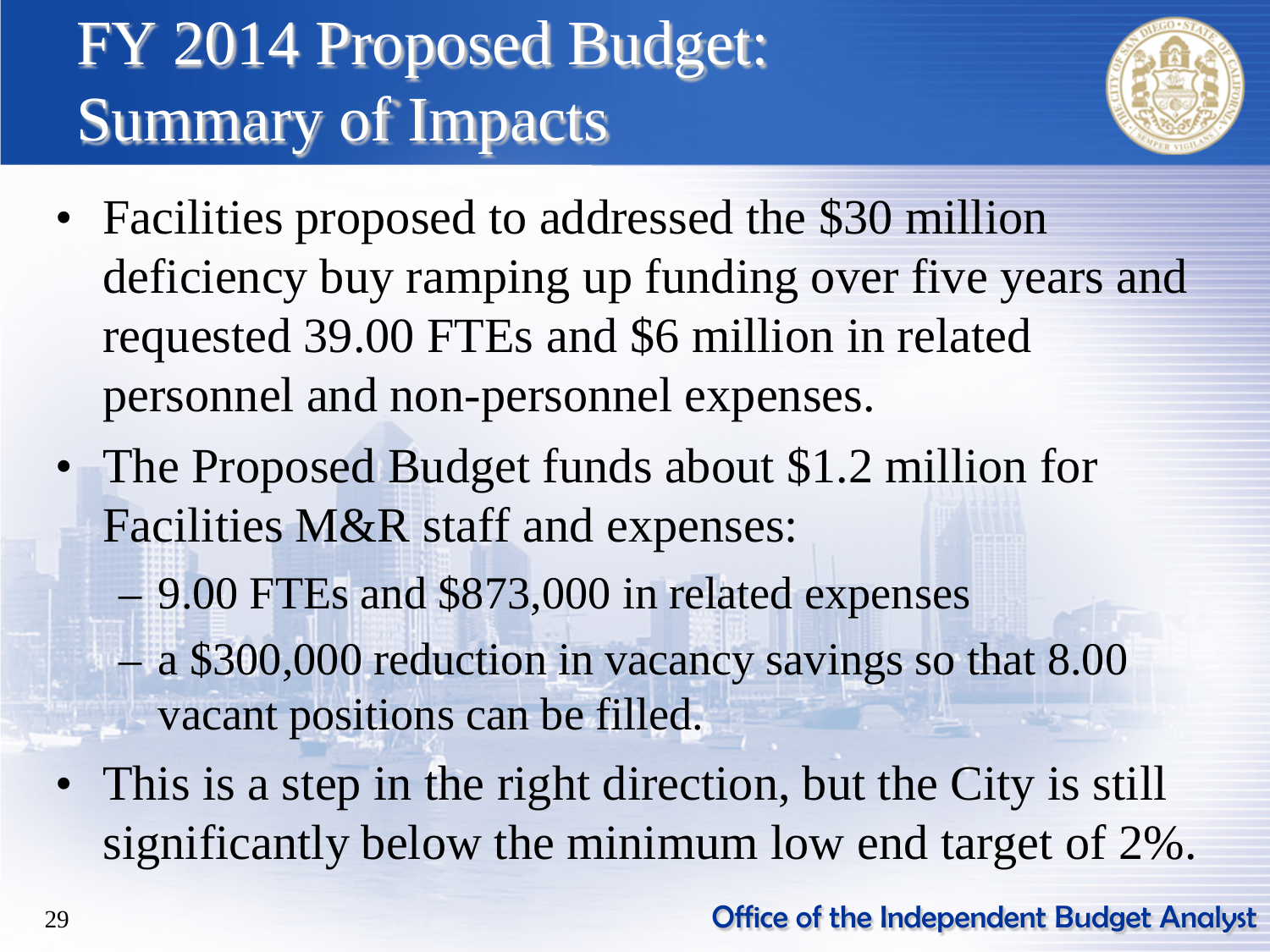#### **Potential One-Time Expenditure Revisions:**

Increase FY 2014 M&R funding related to deferred capital from \$49.0 million to FY 2013 Funding level of \$54.1 million – (\$5.1 million).

Office of the Independent Budget Analyst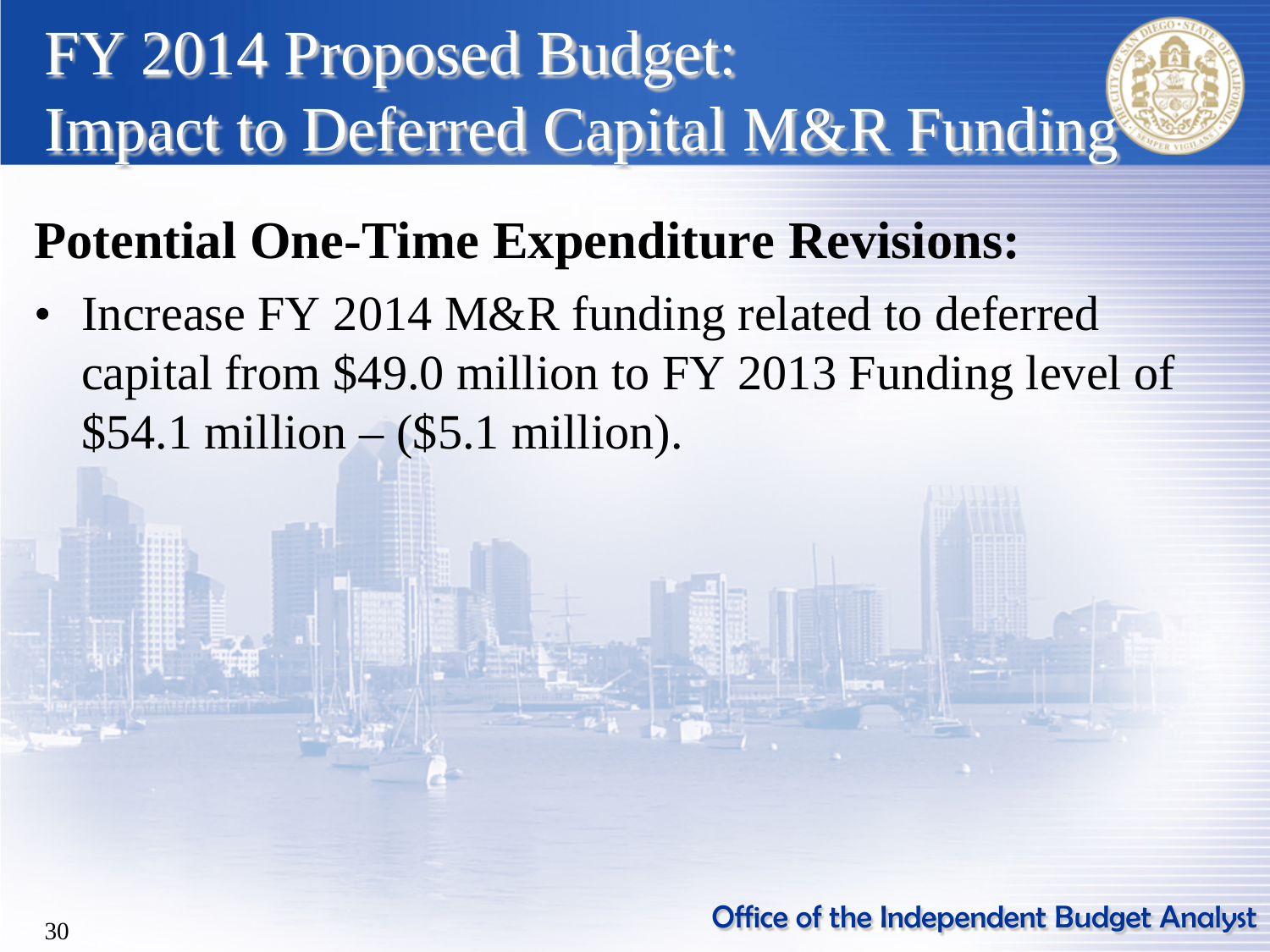### FY 2014 Proposed Budget: Recap of Potential Revisions



- Provide One-time Funding for Condition Assessments (\$2.3 million) – Facilities (\$1 million), Park System (\$264,000), and Sidewalks (\$1 million).
- Increase FY 2014 M&R funding related to deferred capital from \$49.0 million to FY 2013 Funding level of \$54.1 million – (\$5.1 million).
- Consider the Catch-Up Option to come closer to achieving the original funding goals of Enhanced Option B through FY 2017 which includes increasing bonds from \$80 million to \$100 million for FY 2014 through FY 2017.